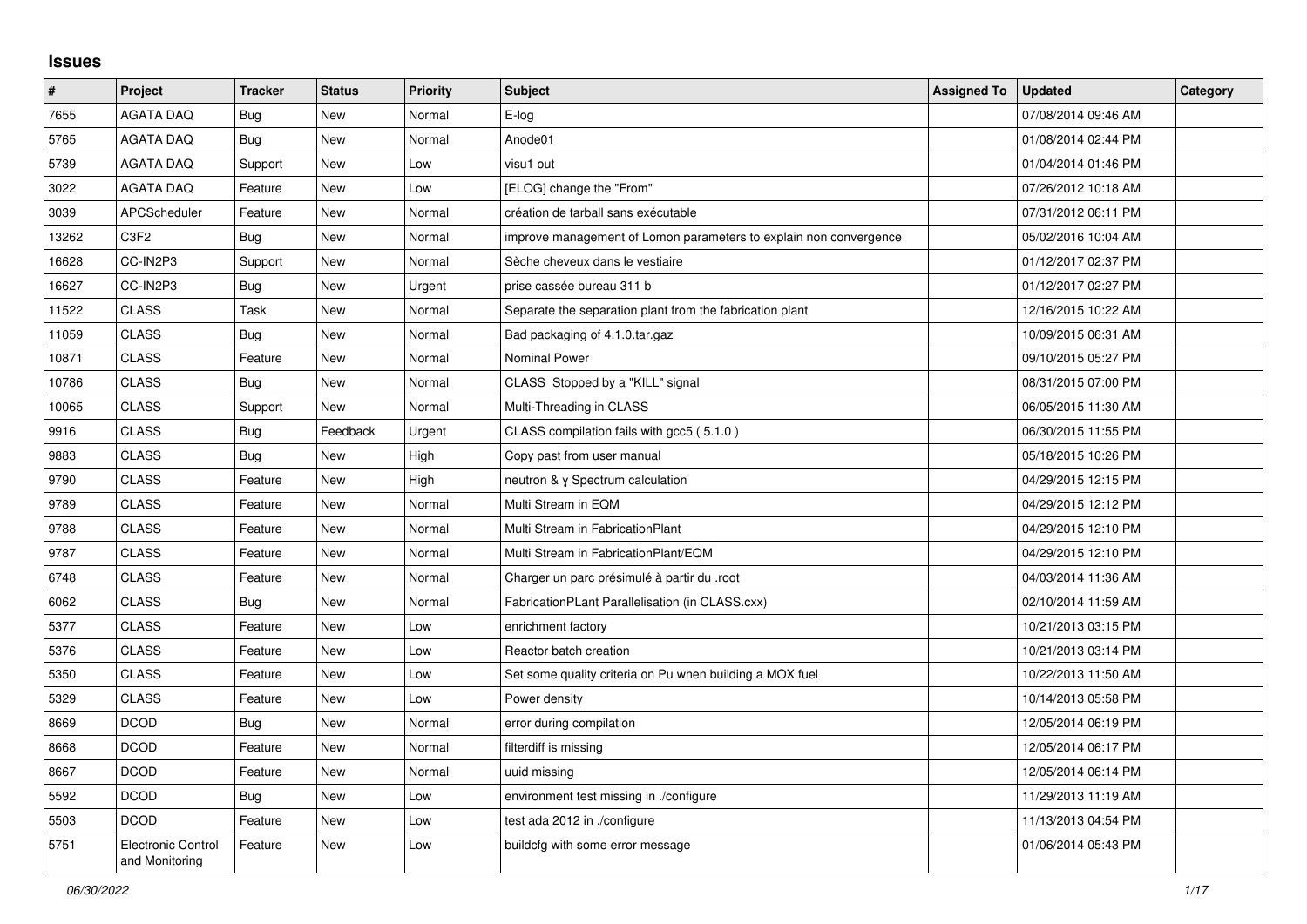| $\vert$ # | Project      | <b>Tracker</b> | <b>Status</b> | <b>Priority</b> | <b>Subject</b>                                         | <b>Assigned To</b> | <b>Updated</b>      | Category |
|-----------|--------------|----------------|---------------|-----------------|--------------------------------------------------------|--------------------|---------------------|----------|
| 631       | ftsmonitor   | Feature        | New           | Low             | History of a DN access                                 |                    | 10/22/2010 10:10 AM |          |
| 49944     | <b>GRAND</b> | Task           | <b>New</b>    | Normal          | WP 10.3: data analysis                                 |                    | 03/18/2022 04:45 PM |          |
| 49943     | GRAND        | Task           | <b>New</b>    | Normal          | WP 10.2: data taking                                   |                    | 03/18/2022 04:45 PM |          |
| 49942     | <b>GRAND</b> | Task           | <b>New</b>    | Normal          | WP 10.1: deployment                                    |                    | 03/18/2022 04:45 PM |          |
| 49941     | GRAND        | Task           | <b>New</b>    | Normal          | WP 10: GP 300 setup                                    |                    | 03/18/2022 04:45 PM |          |
| 49940     | <b>GRAND</b> | Task           | <b>New</b>    | Normal          | WP 9.5: data analysis                                  |                    | 03/18/2022 03:35 PM |          |
| 49939     | <b>GRAND</b> | Task           | <b>New</b>    | Normal          | WP 9.4: data taking                                    |                    | 06/23/2022 08:19 PM |          |
| 49938     | GRAND        | Task           | <b>New</b>    | Normal          | WP 9.3: deployment commissioning                       |                    | 03/18/2022 03:27 PM |          |
| 49937     | <b>GRAND</b> | Task           | <b>New</b>    | Normal          | WP 9.2: production detector adaptation                 |                    | 03/18/2022 03:32 PM |          |
| 49936     | <b>GRAND</b> | Task           | New           | Normal          | WP 9.1: detector design adaptation                     |                    | 03/21/2022 03:18 PM |          |
| 49935     | <b>GRAND</b> | Task           | <b>New</b>    | Normal          | WP 9: Nançay setup                                     |                    | 03/18/2022 12:20 AM |          |
| 49934     | <b>GRAND</b> | Task           | <b>New</b>    | Normal          | WP 8.3: trigger evaluation                             |                    | 03/21/2022 10:28 AM |          |
| 49933     | <b>GRAND</b> | Task           | <b>New</b>    | Normal          | WP 8.2: final reconstruction                           |                    | 03/18/2022 04:39 PM |          |
| 49932     | <b>GRAND</b> | Task           | <b>New</b>    | Normal          | WP 8.1: SLT info definition                            |                    | 03/18/2022 04:39 PM |          |
| 49931     | <b>GRAND</b> | Task           | <b>New</b>    | Normal          | WP 8: data reconstruction study                        |                    | 03/21/2022 10:28 AM |          |
| 49930     | GRAND        | Task           | <b>New</b>    | Normal          | WP 7: second level trigger (SLT)                       |                    | 03/21/2022 10:28 AM |          |
| 49929     | <b>GRAND</b> | Task           | <b>New</b>    | Normal          | WP 6.4: frontend implementation                        |                    | 04/14/2022 02:24 PM |          |
| 49928     | <b>GRAND</b> | Task           | <b>New</b>    | Normal          | WP 6.3: testbench                                      |                    | 06/24/2022 12:58 PM |          |
| 49927     | <b>GRAND</b> | Task           | <b>New</b>    | Normal          | WP 6.2: analytical method                              |                    | 06/24/2022 12:41 PM |          |
| 49926     | <b>GRAND</b> | Task           | <b>New</b>    | Normal          | WP 6.1: neuronal network method                        |                    | 03/21/2022 01:40 PM |          |
| 49925     | <b>GRAND</b> | Task           | <b>New</b>    | Normal          | WP 6: first level trigger (FLT)                        |                    | 03/21/2022 10:28 AM |          |
| 49924     | <b>GRAND</b> | Task           | <b>New</b>    | Normal          | WP 5.2: noise event selection                          |                    | 03/18/2022 05:13 PM |          |
| 49923     | <b>GRAND</b> | Task           | <b>New</b>    | Normal          | WP 5.5: EAS selection                                  |                    | 03/18/2022 05:13 PM |          |
| 49922     | <b>GRAND</b> | Task           | <b>New</b>    | Normal          | WP 5.4: reconstruction                                 |                    | 03/18/2022 05:13 PM |          |
| 49921     | <b>GRAND</b> | Task           | <b>New</b>    | Normal          | WP 5.3: calibration                                    |                    | 03/18/2022 05:13 PM |          |
| 49919     | <b>GRAND</b> | Task           | <b>New</b>    | Normal          | WP 5.1: data taking                                    |                    | 03/18/2022 05:13 PM |          |
| 49918     | <b>GRAND</b> | Task           | <b>New</b>    | Normal          | WP 5: GP 13/100 experimental DB analysis               |                    | 03/18/2022 05:13 PM |          |
| 49917     | GRAND        | Task           | New           | Normal          | WP 4.2: validation                                     |                    | 03/18/2022 03:08 PM |          |
| 49916     | GRAND        | Task           | New           | Normal          | WP 4.1: production, storing & management               |                    | 03/18/2022 03:06 PM |          |
| 49915     | GRAND        | Task           | New           | Normal          | WP 4: Creating GRAND simulation                        |                    | 03/18/2022 12:20 AM |          |
| 49914     | GRAND        | Task           | New           | Normal          | WP 3.4: code distribution, software env.               |                    | 06/24/2022 01:41 PM |          |
| 49912     | GRAND        | Task           | New           | Normal          | WP 3.3: manage software infra : CI, quality, DB engine |                    | 03/18/2022 03:03 PM |          |
| 49911     | GRAND        | Task           | New           | Normal          | WP 3.2: calibration monotoring DB                      |                    | 03/18/2022 05:13 PM |          |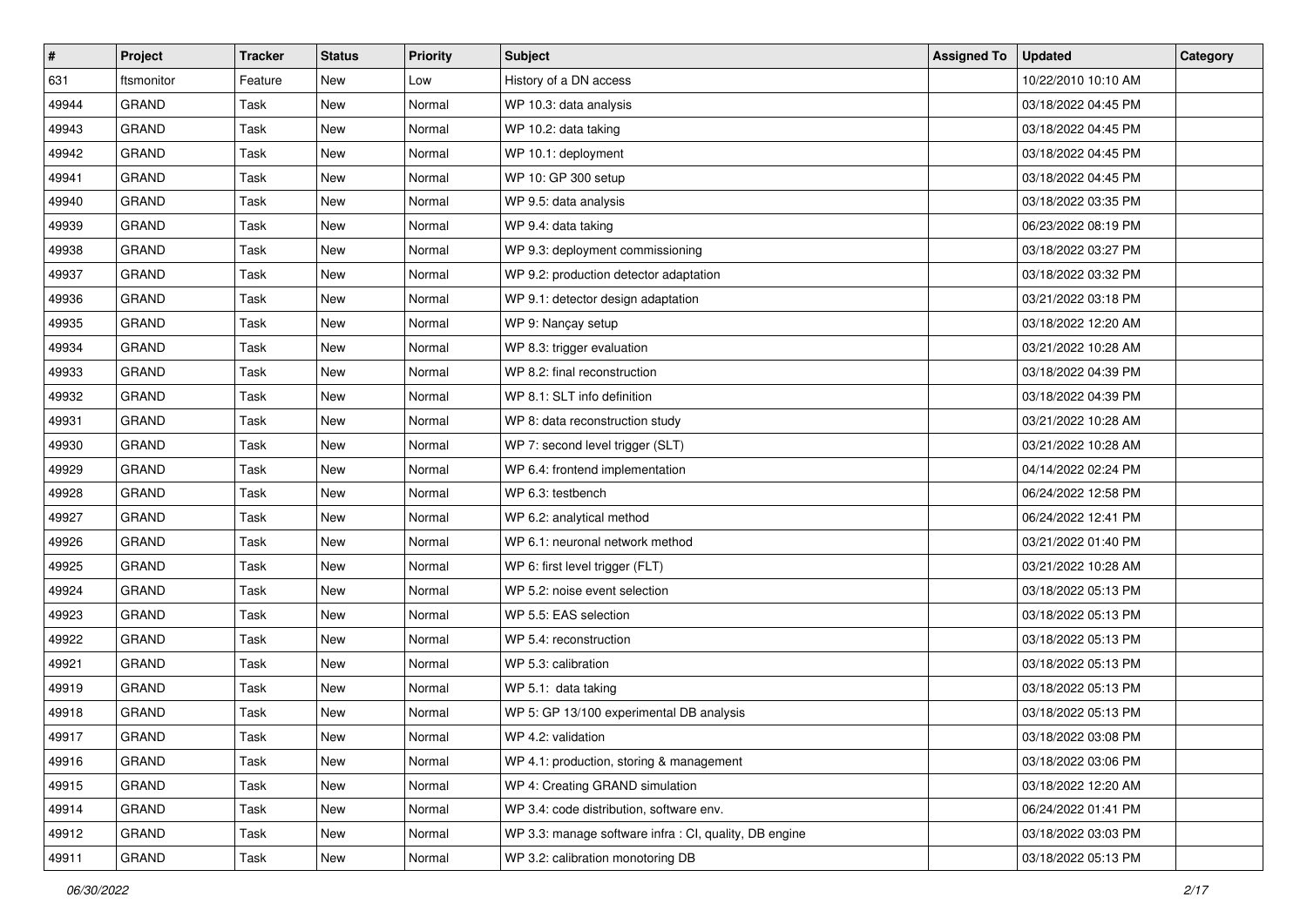| $\vert$ # | Project       | <b>Tracker</b> | <b>Status</b> | <b>Priority</b> | Subject                                                                            | <b>Assigned To</b> | <b>Updated</b>      | Category |
|-----------|---------------|----------------|---------------|-----------------|------------------------------------------------------------------------------------|--------------------|---------------------|----------|
| 49910     | <b>GRAND</b>  | Task           | <b>New</b>    | Normal          | WP 3.1: manage data event DB                                                       |                    | 06/24/2022 01:55 PM |          |
| 49909     | <b>GRAND</b>  | Task           | <b>New</b>    | Normal          | WP 3: software infra and database                                                  |                    | 06/24/2022 01:48 PM |          |
| 49906     | GRAND         | Task           | New           | Normal          | WP 1.1: finance                                                                    |                    | 03/18/2022 05:13 PM |          |
| 49905     | <b>GRAND</b>  | Task           | <b>New</b>    | Normal          | WP 1: GRAND management                                                             |                    | 03/18/2022 05:13 PM |          |
| 49904     | <b>GRAND</b>  | Task           | <b>New</b>    | Normal          | WP 2.9: detector monotoring                                                        |                    | 03/18/2022 05:13 PM |          |
| 49903     | <b>GRAND</b>  | Task           | <b>New</b>    | Normal          | WP 2.8: detector calibration                                                       |                    | 03/18/2022 05:13 PM |          |
| 49901     | <b>GRAND</b>  | Task           | <b>New</b>    | Normal          | WP 2.6: common tools                                                               |                    | 03/18/2022 05:13 PM |          |
| 49900     | GRAND         | Task           | New           | Normal          | WP 2.5: reconstruction method                                                      |                    | 03/18/2022 02:57 PM |          |
| 49899     | <b>GRAND</b>  | Task           | New           | Normal          | WP 2.4: antenna network simulation                                                 |                    | 06/24/2022 02:48 PM |          |
| 49898     | <b>GRAND</b>  | Task           | New           | Normal          | WP 2.3: unit detector modeling and coding                                          |                    | 06/24/2022 02:11 PM |          |
| 49897     | <b>GRAND</b>  | Task           | <b>New</b>    | Normal          | WP 2.2: input output format fie                                                    |                    | 03/18/2022 12:22 AM |          |
| 49896     | <b>GRAND</b>  | Task           | <b>New</b>    | Normal          | WP 2.1: software architecture and optimization                                     |                    | 03/18/2022 05:13 PM |          |
| 49895     | <b>GRAND</b>  | Task           | New           | Normal          | WP 2: GRANDLIB modelization and software                                           |                    | 06/24/2022 02:48 PM |          |
| 9528      | <b>IGOSat</b> | Task           | New           | Normal          | phases projet                                                                      |                    | 03/24/2015 03:58 PM |          |
| 9527      | <b>IGOSat</b> | Task           | <b>New</b>    | Normal          | (SAE / ODB) Réalisation de cartes électroniques pour le satellite IGOSat           |                    | 03/24/2015 03:52 PM |          |
| 9526      | <b>IGOSat</b> | Task           | New           | Normal          | (SCI) Electronique d'acquisition de l'instrument Scintillateur                     |                    | 03/24/2015 03:50 PM |          |
| 9525      | <b>IGOSat</b> | Task           | <b>New</b>    | Normal          | (ODB / SCAO) Conception de la SCAO / Interfaçage avec l'ODB                        |                    | 03/27/2015 10:11 AM |          |
| 9524      | <b>IGOSat</b> | Task           | New           | Normal          | (ODB) Logiciel de Vol                                                              |                    | 03/24/2015 03:41 PM |          |
| 9151      | <b>IGOSat</b> | Task           | <b>New</b>    | Normal          | (ODB) Code de simulation fonctionelle                                              |                    | 02/18/2015 05:13 PM |          |
| 9137      | <b>IGOSat</b> | Task           | <b>New</b>    | Normal          | (PRO) Phase C                                                                      |                    | 03/24/2015 03:58 PM |          |
| 9136      | <b>IGOSat</b> | Task           | <b>New</b>    | Normal          | (PRO) Phase B                                                                      |                    | 03/24/2015 03:58 PM |          |
| 9116      | <b>IGOSat</b> | Task           | Assigned      | Normal          | (STM) Conception mécanique                                                         |                    | 02/11/2015 03:43 PM |          |
| 9115      | <b>IGOSat</b> | Task           | Assigned      | Normal          | (SCI) Banc de test du scintillateur, simulations et estimation de la dose<br>reçue |                    | 02/11/2015 03:41 PM |          |
| 9111      | <b>IGOSat</b> | Task           | Assigned      | Normal          | (TEL) Mise en oeuvre de la carte de télécommunication                              |                    | 03/24/2015 03:36 PM |          |
| 9109      | <b>IGOSat</b> | Task           | Assigned      | Normal          | (SYS) Ingénierie système                                                           |                    | 02/11/2015 02:05 PM |          |
| 9108      | <b>IGOSat</b> | Task           | Assigned      | Normal          | (SCA) Modélisation de la boucle de contrôle SCAO                                   |                    | 02/11/2015 02:00 PM |          |
| 9103      | <b>IGOSat</b> | Task           | Assigned      | Normal          | (SCI) Banc de test du scintillateur                                                |                    | 02/10/2015 06:48 PM |          |
| 9102      | <b>IGOSat</b> | Task           | Assigned      | Normal          | (SOL) Conception de la station sol                                                 |                    | 02/10/2015 06:48 PM |          |
| 9101      | <b>IGOSat</b> | Task           | Assigned      | Normal          | (STM) Réalisation d'un modèle structurel et thermique                              |                    | 02/10/2015 06:48 PM |          |
| 9100      | <b>IGOSat</b> | Task           | Assigned      | Normal          | (SAE) Réalisation d'un banc de test du système d'alimentation électrique           |                    | 02/10/2015 06:48 PM |          |
| 9099      | <b>IGOSat</b> | Task           | In progress   | Normal          | (PRO) Phase A                                                                      |                    | 03/24/2015 03:58 PM |          |
| 9098      | <b>IGOSat</b> | Task           | Assigned      | Normal          | (SCA) Capteurs d'attitude et Banc de Contrôle                                      |                    | 02/11/2015 01:57 PM |          |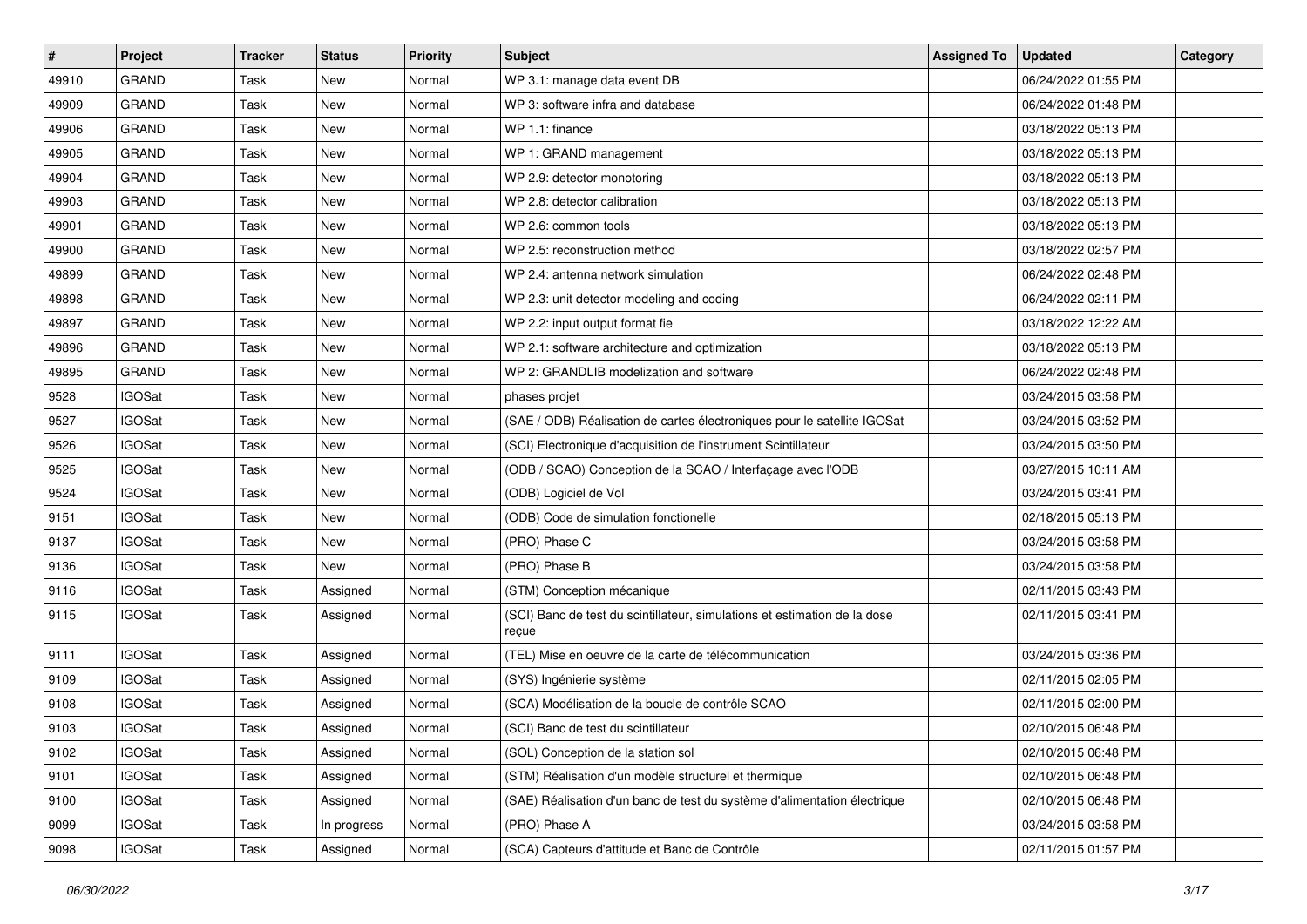| #     | Project     | <b>Tracker</b> | <b>Status</b> | <b>Priority</b> | Subject                                                                                                        | <b>Assigned To</b> | <b>Updated</b>      | Category |
|-------|-------------|----------------|---------------|-----------------|----------------------------------------------------------------------------------------------------------------|--------------------|---------------------|----------|
| 36236 | IN2P3-Forge | Support        | New           | High            | Synchronisation demandée pour un serveur Mercurial                                                             |                    | 04/13/2021 09:07 AM |          |
| 35994 | IN2P3-Forge | Support        | New           | Normal          | Synchronisation demandée pour un serveur Mercurial                                                             |                    | 01/11/2019 03:10 PM |          |
| 9491  | JEM-EUSO    | Support        | New           | Normal          | I need to access also to AWG Euso balloon documents                                                            |                    | 03/18/2015 03:36 PM |          |
| 48223 | LabInvent   | Task           | New           | Normal          | instance perso (docker)                                                                                        |                    | 12/13/2021 11:08 AM |          |
| 48222 | LabInvent   | Task           | New           | Normal          | (NEW func) Gérer Suivi d'un User                                                                               |                    | 12/13/2021 10:39 AM |          |
| 48005 | LabInvent   | Task           | New           | Normal          | <b>Bugfix toutes les Deprecated Errors</b>                                                                     |                    | 12/06/2021 02:37 PM |          |
| 47966 | LabInvent   | Task           | <b>New</b>    | Normal          | Ajouter test Commande (avec devis joint)                                                                       |                    | 11/30/2021 04:17 PM |          |
| 47962 | LabInvent   | Task           | New           | Urgent          | (IRAP only) re-install inventirap avec php7                                                                    |                    | 11/30/2021 03:17 PM |          |
| 47960 | LabInvent   | Task           | New           | Immediate       | <b>CHAMPS</b>                                                                                                  |                    | 01/19/2022 03:51 PM |          |
| 47959 | LabInvent   | Task           | New           | Normal          | *** F - ENTITY - Fournisseurs                                                                                  |                    | 11/30/2021 12:57 PM |          |
| 47958 | LabInvent   | Task           | New           | Normal          | delete (generic)                                                                                               |                    | 11/30/2021 12:47 PM |          |
| 47957 | LabInvent   | Feature        | New           | Normal          | *** F - ENTITY - Les GROUPES (de User ou Materiel) : Thématique, Métier,<br>Projet, Site (+ Pole ou Service ?) |                    | 12/13/2021 11:12 AM |          |
| 47954 | LabInvent   | Task           | New           | Normal          | 1 - CREATED                                                                                                    |                    | 11/30/2021 01:27 PM |          |
| 47953 | LabInvent   | Task           | <b>New</b>    | Normal          | 2a - TOBEORDERED (optionnel)                                                                                   |                    | 11/30/2021 01:27 PM |          |
| 47952 | LabInvent   | Task           | New           | High            | Ecran d'accueil à restructurer                                                                                 |                    | 11/30/2021 03:43 PM |          |
| 47951 | LabInvent   | Feature        | New           | Normal          | *** F - Etiquettes & Imprimantes                                                                               |                    | 11/30/2021 01:42 PM |          |
| 47950 | LabInvent   | Task           | <b>New</b>    | Normal          | DB complète à mettre à jour                                                                                    |                    | 11/30/2021 12:26 PM |          |
| 47947 | LabInvent   | Task           | New           | High            | docker only                                                                                                    |                    | 12/13/2021 11:07 AM |          |
| 47946 | LabInvent   | Task           | <b>New</b>    | Normal          | classic only                                                                                                   |                    | 12/03/2021 09:50 AM |          |
| 47945 | LabInvent   | Task           | New           | Normal          | <b>ALL</b>                                                                                                     |                    | 11/30/2021 12:23 PM |          |
| 47942 | LabInvent   | Task           | New           | High            | index (generic)                                                                                                |                    | 11/30/2021 03:48 PM |          |
| 47937 | LabInvent   | Task           | New           | High            | Read (index & view) (generic ?)                                                                                |                    | 11/30/2021 03:48 PM |          |
| 47936 | LabInvent   | Task           | New           | High            | 3-4 - TBO & ARCHIVED                                                                                           |                    | 11/30/2021 03:43 PM |          |
| 47935 | LabInvent   | Task           | New           | Normal          | 2b - VALIDATED                                                                                                 |                    | 11/30/2021 01:27 PM |          |
| 47934 | LabInvent   | Task           | New           | High            | LIFECYCLE (Status) : CREATED => (TBO) => VALIDATED => TBA =><br><b>ARCHIVED</b>                                |                    | 11/30/2021 03:43 PM |          |
| 47932 | LabInvent   | Feature        | <b>New</b>    | Normal          | *** F - DOC (documentation)                                                                                    |                    | 11/30/2021 01:10 PM |          |
| 47930 | LabInvent   | Task           | New           | Normal          | *** F - ENTITY - QrCode                                                                                        |                    | 11/30/2021 01:26 PM |          |
| 47927 | LabInvent   | Task           | New           | High            | A gérer via fichier conf YAML                                                                                  |                    | 11/30/2021 03:47 PM |          |
| 47926 | LabInvent   | Task           | New           | High            | Instance DEMO docker - à installer sur hyp2 puis sur VM pweb3                                                  |                    | 12/13/2021 11:07 AM |          |
| 47925 | LabInvent   | Task           | New           | Normal          | (après cakephp v4) Passer à Php 8                                                                              |                    | 11/30/2021 11:48 AM |          |
| 47924 | LabInvent   | Task           | New           | Normal          | (après 3.9) Passer à v4                                                                                        |                    | 11/30/2021 11:48 AM |          |
| 47922 | LabInvent   | Task           | New           | Immediate       | Passer directement à v3.LAST (3.10.1)                                                                          |                    | 12/02/2021 04:45 PM |          |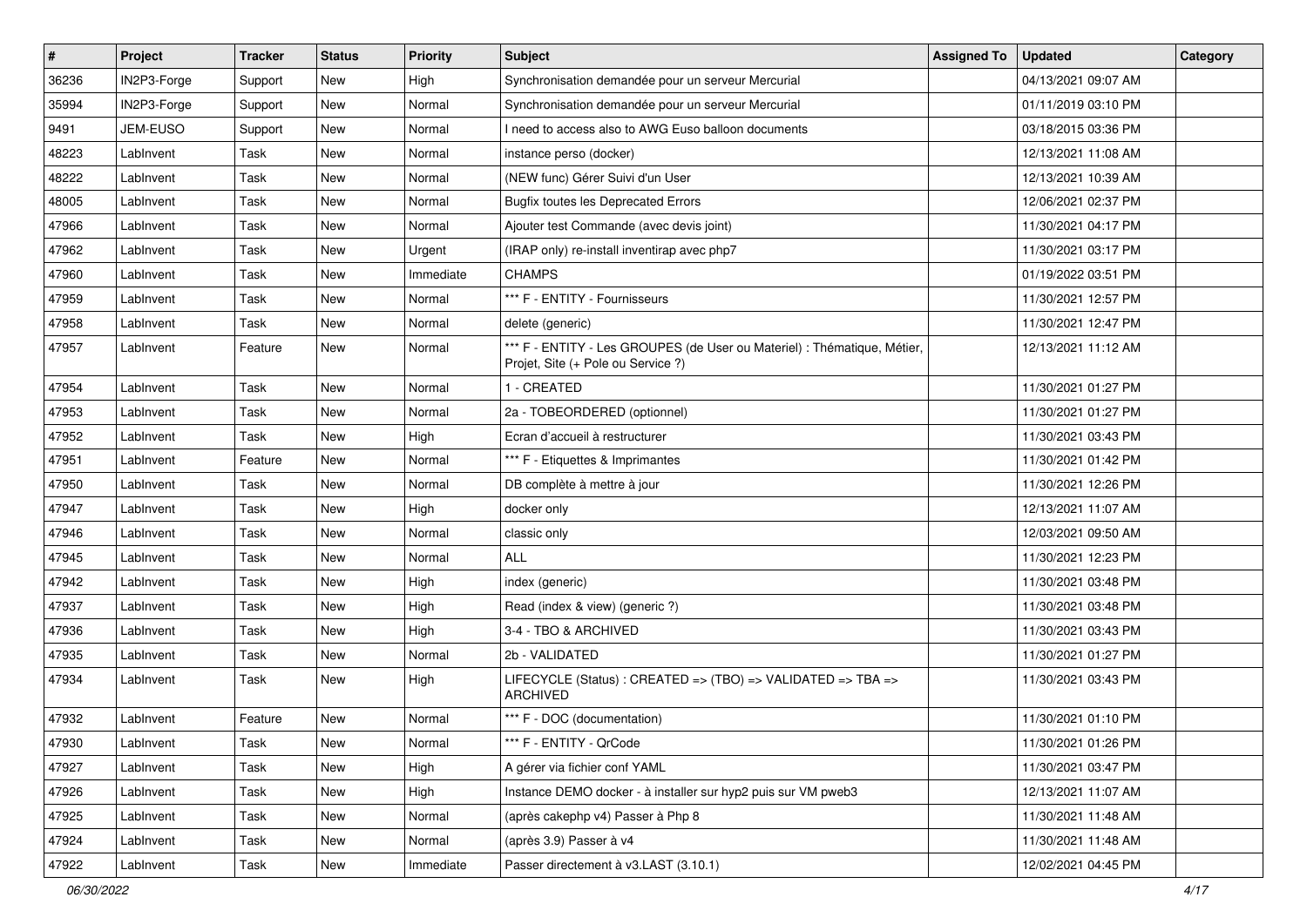| #     | Project   | <b>Tracker</b> | <b>Status</b> | <b>Priority</b> | <b>Subject</b>                                                                            | <b>Assigned To</b> | <b>Updated</b>      | Category |
|-------|-----------|----------------|---------------|-----------------|-------------------------------------------------------------------------------------------|--------------------|---------------------|----------|
| 47921 | LabInvent | Feature        | New           | Immediate       | *** F - Framework CakePhp                                                                 |                    | 12/02/2021 04:45 PM |          |
| 47914 | LabInvent | Task           | <b>New</b>    | High            | index (generic)                                                                           |                    | 11/30/2021 03:50 PM |          |
| 47913 | LabInvent | Task           | New           | Normal          | ROLES (profils)                                                                           |                    | 11/30/2021 01:39 PM |          |
| 47912 | LabInvent | Task           | <b>New</b>    | High            | (VUE) Elements et Helper                                                                  |                    | 11/30/2021 03:51 PM |          |
| 47911 | LabInvent | <b>Task</b>    | <b>New</b>    | Normal          | Create/Update (add_edit generic)                                                          |                    | 11/30/2021 11:04 AM |          |
| 47907 | LabInvent | Task           | <b>New</b>    | Normal          | *** F - Config YAML (champs materiels) : champs obligatoires,<br>recommandés, ou readonly |                    | 11/30/2021 01:25 PM |          |
| 47906 | LabInvent | Task           | <b>New</b>    | Urgent          | Champs virtuels                                                                           |                    | 11/30/2021 03:50 PM |          |
| 47905 | LabInvent | <b>Task</b>    | <b>New</b>    | Urgent          | Read (index & view) (generic)                                                             |                    | 12/01/2021 11:21 AM |          |
| 47903 | LabInvent | <b>Task</b>    | New           | Urgent          | Rappels automatiques pour les suivis récurrents (périodiques)                             |                    | 12/01/2021 11:17 AM |          |
| 47901 | LabInvent | Task           | <b>New</b>    | Urgent          | Read (view & index)                                                                       |                    | 12/01/2021 11:17 AM |          |
| 47899 | LabInvent | Task           | <b>New</b>    | Urgent          | view (generic)                                                                            |                    | 12/01/2021 11:21 AM |          |
| 47897 | LabInvent | Task           | New           | High            | *** F - Stats (Users)                                                                     |                    | 11/30/2021 03:48 PM |          |
| 47895 | LabInvent | Feature        | <b>New</b>    | Normal          | *** F - ENTITY - Documents attachés (à Materiel ou Suivi)                                 |                    | 12/13/2021 11:09 AM |          |
| 47893 | LabInvent | Task           | <b>New</b>    | Normal          | <b>Views</b>                                                                              |                    | 11/30/2021 01:21 PM |          |
| 47890 | LabInvent | Task           | <b>New</b>    | High            | Commander (demande achat)                                                                 |                    | 01/19/2022 03:48 PM |          |
| 47889 | LabInvent | Task           | <b>New</b>    | Normal          | Changer statut - setStatusTo*()                                                           |                    | 11/30/2021 01:19 PM |          |
| 47886 | LabInvent | <b>Task</b>    | <b>New</b>    | Urgent          | <b>Notifications</b>                                                                      |                    | 11/30/2021 03:45 PM |          |
| 47885 | LabInvent | Task           | <b>New</b>    | Normal          | filtrage (voir formulaire index)                                                          |                    | 11/30/2021 01:30 PM |          |
| 47884 | LabInvent | Task           | <b>New</b>    | High            | partitionnement par Site (besoin IP2I/LMA)                                                |                    | 11/30/2021 03:43 PM |          |
| 47883 | LabInvent | Task           | New           | Normal          | formulaire de recherche multi-critères                                                    |                    | 11/30/2021 01:30 PM |          |
| 47882 | LabInvent | <b>Task</b>    | New           | High            | Delete - delete                                                                           |                    | 11/30/2021 03:42 PM |          |
| 47881 | LabInvent | Task           | <b>New</b>    | High            | Read - view                                                                               |                    | 11/30/2021 03:42 PM |          |
| 47880 | LabInvent | Task           | <b>New</b>    | Normal          | Read - index                                                                              |                    | 11/30/2021 01:16 PM |          |
| 47879 | LabInvent | Task           | <b>New</b>    | High            | Create/Update - add edit                                                                  |                    | 11/30/2021 03:42 PM |          |
| 47878 | LabInvent | Task           | New           | High            | Autres                                                                                    |                    | 11/30/2021 03:44 PM |          |
| 47877 | LabInvent | Task           | <b>New</b>    | High            | find (search)                                                                             |                    | 11/30/2021 03:43 PM |          |
| 47876 | LabInvent | Task           | <b>New</b>    | High            | CRUD                                                                                      |                    | 11/30/2021 03:42 PM |          |
| 47875 | LabInvent | Feature        | New           | Urgent          | *** F - ENTITY GÉNÉRIQUE - Actions & Vues génériques (&<br>Refactorisation)               |                    | 12/01/2021 11:21 AM |          |
| 47874 | LabInvent | Task           | New           | Urgent          | <b>Stats</b>                                                                              |                    | 11/30/2021 03:44 PM |          |
| 47873 | LabInvent | Task           | New           | Normal          | Model (Entity & Table)                                                                    |                    | 12/01/2021 09:37 AM |          |
| 47872 | LabInvent | Task           | New           | High            | Actions & Vues                                                                            |                    | 11/30/2021 03:42 PM |          |
| 47871 | LabInvent | Task           | New           | Normal          | Autorisations                                                                             |                    | 11/30/2021 01:29 PM |          |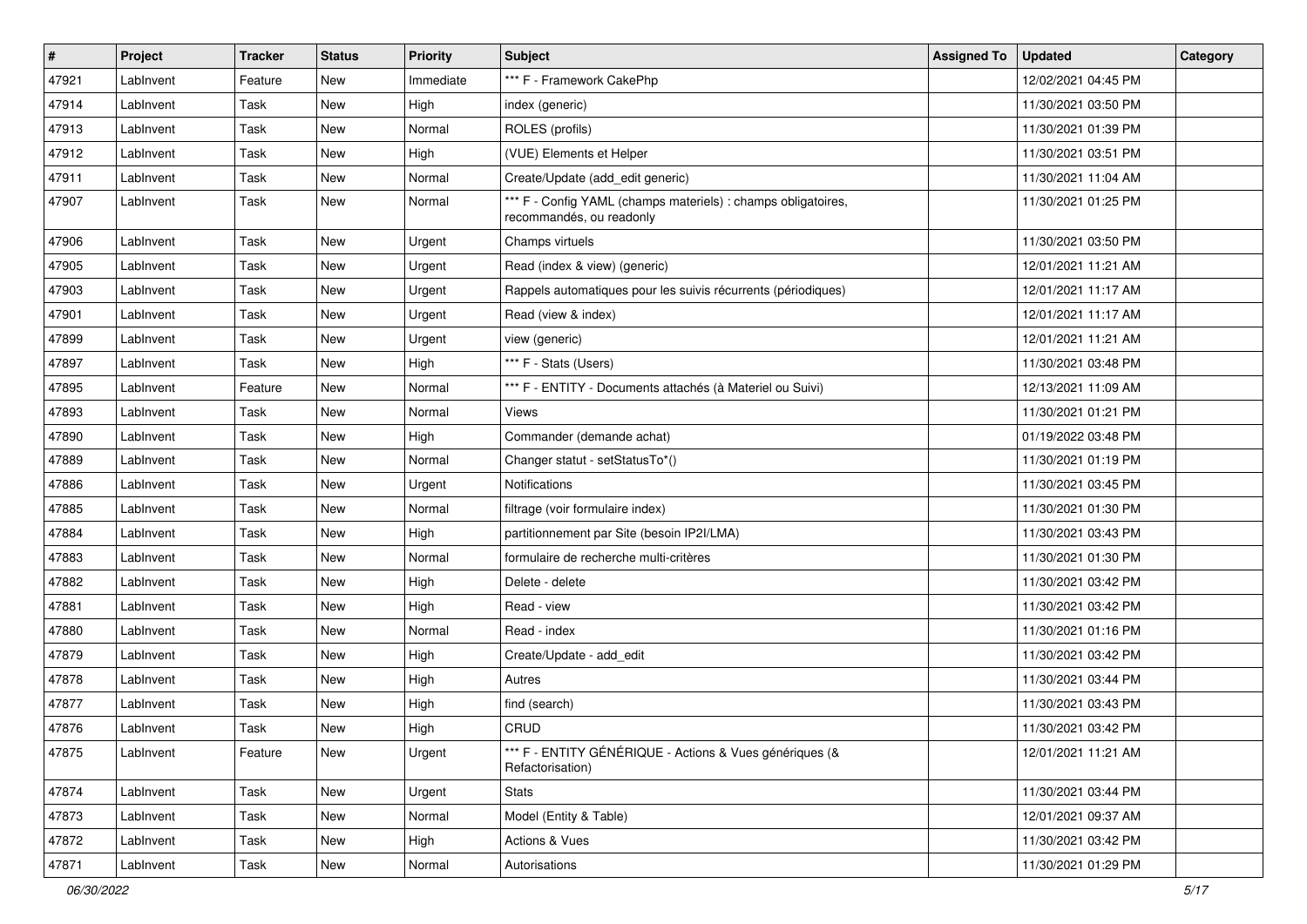| #     | Project         | <b>Tracker</b> | <b>Status</b> | <b>Priority</b> | Subject                                                                                 | <b>Assigned To</b> | <b>Updated</b>      | Category |
|-------|-----------------|----------------|---------------|-----------------|-----------------------------------------------------------------------------------------|--------------------|---------------------|----------|
| 47870 | LabInvent       | Task           | New           | Normal          | Tests (Materiels)                                                                       |                    | 11/30/2021 03:38 PM |          |
| 47869 | LabInvent       | Feature        | <b>New</b>    | Normal          | *** F - Tests                                                                           |                    | 12/06/2021 02:28 PM |          |
| 47868 | LabInvent       | Task           | New           | Normal          | *** F - Super Entité (AppController, AppTable)                                          |                    | 11/30/2021 01:34 PM |          |
| 47867 | LabInvent       | Task           | <b>New</b>    | High            | *** F - Autorisations (Users)                                                           |                    | 11/30/2021 03:47 PM |          |
| 47866 | LabInvent       | Feature        | <b>New</b>    | Urgent          | *** F - Installation                                                                    |                    | 12/13/2021 11:08 AM |          |
| 47865 | LabInvent       | Feature        | New           | Normal          | *** F - Configuration générale                                                          |                    | 12/13/2021 11:06 AM |          |
| 47864 | LabInvent       | Feature        | <b>New</b>    | Normal          | *** F - ENTITY - Autres                                                                 |                    | 11/30/2021 12:57 PM |          |
| 47863 | LabInvent       | Feature        | New           | High            | *** F - ENTITY - Users                                                                  |                    | 11/30/2021 03:43 PM |          |
| 47862 | LabInvent       | Feature        | New           | Normal          | *** F - ENTITY - Prets (de Materiel)                                                    |                    | 12/13/2021 11:10 AM |          |
| 47861 | LabInvent       | Feature        | <b>New</b>    | Urgent          | *** F - ENTITY - Suivis (de Materiel ou User)                                           |                    | 12/13/2021 11:10 AM |          |
| 47860 | LabInvent       | Feature        | New           | Immediate       | *** F - ENTITY - Materiels                                                              |                    | 01/19/2022 03:51 PM |          |
| 37910 | Lavoisier       | Feature        | New           | High            | do not log AdaptorException when they are already sent to the user                      |                    | 07/25/2019 09:41 AM |          |
| 37461 | Lavoisier       | Feature        | New           | Normal          | add support for jdk 11                                                                  |                    | 04/25/2019 01:53 PM |          |
| 35692 | Lavoisier       | Bug            | New           | Normal          | namespace not removed for a given use-case                                              |                    | 11/27/2018 05:35 PM |          |
| 34801 | Lavoisier       | Feature        | <b>New</b>    | Normal          | add support for attribute @if in element view/variable                                  |                    | 07/31/2018 12:57 PM |          |
| 11484 | Lavoisier       | Feature        | New           | Low             | improve command "lavoisier-upgrade.sh"                                                  |                    | 04/10/2018 11:06 AM |          |
| 9799  | Lavoisier       | Feature        | New           | Normal          | esxl function missing : add-duration                                                    |                    | 04/30/2015 11:00 AM |          |
| 9704  | Lavoisier       | Feature        | New           | Normal          | add option --override to lavoisier-upgrade.sh                                           |                    | 04/15/2015 10:07 AM |          |
| 8379  | Lavoisier       | <b>Bug</b>     | New           | Normal          | NullPointerException at startup                                                         |                    | 10/28/2014 04:49 PM |          |
| 8217  | Lavoisier       | <b>Bug</b>     | <b>New</b>    | Normal          | Logo demo view seems broken                                                             |                    | 10/13/2014 02:06 PM |          |
| 8132  | Lavoisier       | Feature        | New           | Normal          | support attribute @first-child-attributes in <element></element>                        |                    | 09/30/2014 04:28 PM |          |
| 8055  | Lavoisier       | Bug            | New           | Normal          | view "debug" fails when Lavoisier is installed in a directory with special<br>character |                    | 09/19/2014 05:02 PM |          |
| 7811  | Lavoisier       | Feature        | <b>New</b>    | Normal          | support server-side argument validation with XPath                                      |                    | 07/30/2014 05:05 PM |          |
| 7460  | Lavoisier       | Feature        | New           | High            | support HTTP proxy                                                                      |                    | 02/17/2015 01:04 PM |          |
| 2112  | LC <sub>2</sub> | Feature        | New           | Low             | Rorc lib                                                                                |                    | 04/08/2013 06:11 PM |          |
| 2076  | LC <sub>2</sub> | Feature        | New           | Low             | Finer grained report for boot Crocus script                                             |                    | 10/11/2011 02:18 PM |          |
| 597   | Oval            | Feature        | <b>New</b>    | Normal          | YAML comme langage de configuration ?                                                   |                    | 05/11/2010 01:36 PM |          |
| 12978 | PEM             | <b>Bug</b>     | New           | Low             | pem-sync pull                                                                           |                    | 03/24/2016 05:11 PM |          |
| 12976 | <b>PEM</b>      | Feature        | New           | Low             | pem-sync co_pem                                                                         |                    | 03/24/2016 05:00 PM |          |
| 12975 | PEM             | Feature        | New           | Normal          | pem-sync co_pem                                                                         |                    | 03/24/2016 04:54 PM |          |
| 12974 | PEM             | Feature        | New           | Normal          | pem-sync cp_pem                                                                         |                    | 03/24/2016 04:52 PM |          |
| 12963 | PEM             | <b>Bug</b>     | New           | Normal          | add tool crash                                                                          |                    | 03/24/2016 09:10 AM |          |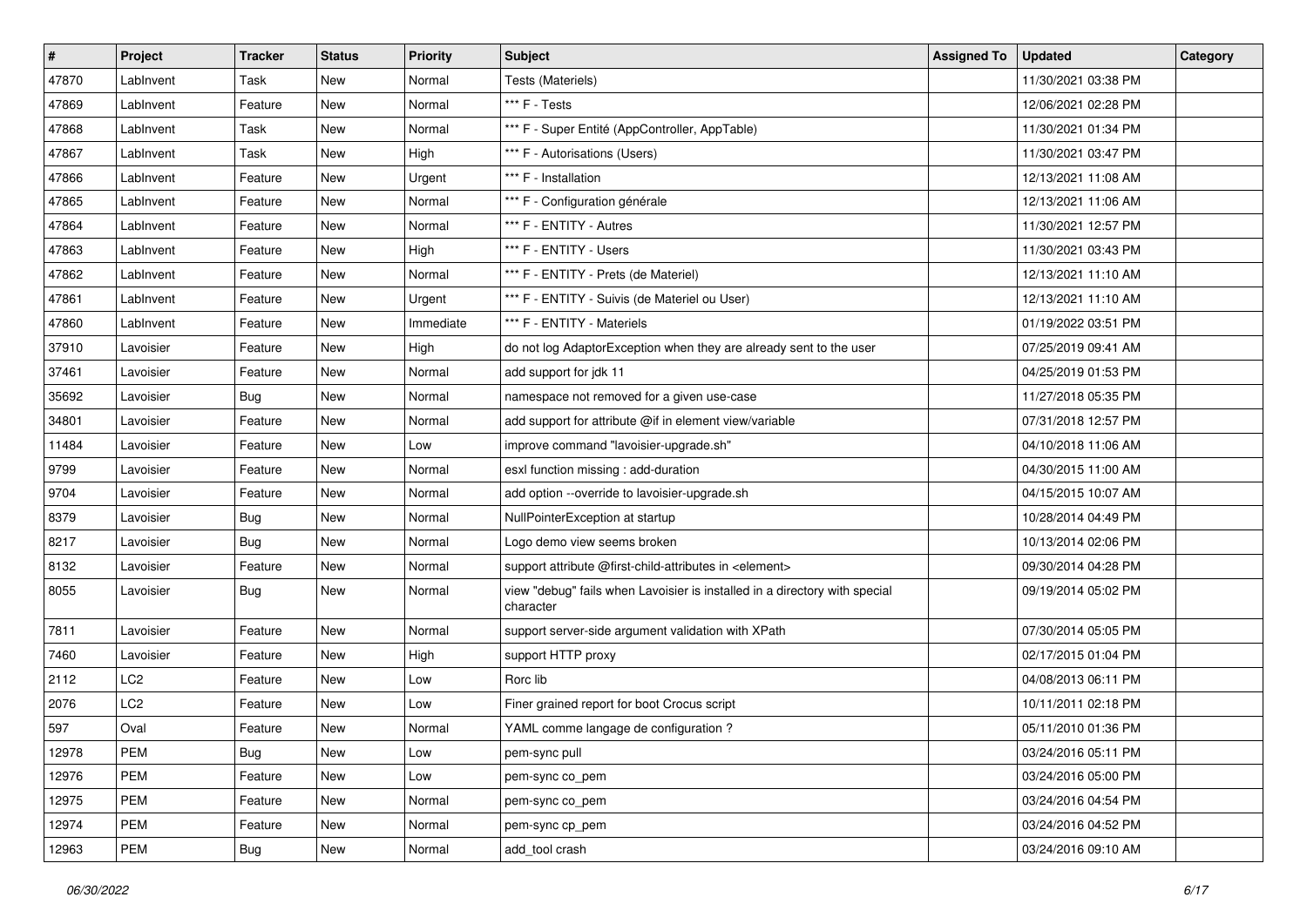| $\#$  | Project    | <b>Tracker</b> | <b>Status</b> | <b>Priority</b> | Subject                                                                                  | <b>Assigned To</b> | <b>Updated</b>      | Category |
|-------|------------|----------------|---------------|-----------------|------------------------------------------------------------------------------------------|--------------------|---------------------|----------|
| 12962 | <b>PEM</b> | Bug            | New           | Normal          | pem-sync list ???                                                                        |                    | 03/24/2016 09:05 AM |          |
| 12961 | <b>PEM</b> | Feature        | New           | Normal          | PEM version                                                                              |                    | 03/24/2016 09:03 AM |          |
| 10314 | <b>PEM</b> | Bug            | New           | High            | Environment compliant with CLI                                                           |                    | 07/07/2015 09:57 AM |          |
| 10313 | <b>PEM</b> | <b>Bug</b>     | <b>New</b>    | Normal          | Error message to change !                                                                |                    | 07/07/2015 09:51 AM |          |
| 10274 | <b>PEM</b> | <b>Bug</b>     | <b>New</b>    | Normal          | SYSTEM.ASSERTIONS.ASSERT_FAILURE                                                         |                    | 07/01/2015 11:12 AM |          |
| 10273 | PEM        | Feature        | New           | Normal          | Easier configuration process                                                             |                    | 07/01/2015 11:11 AM |          |
| 9534  | Pipelet    | Feature        | <b>New</b>    | Normal          | logging of stdout and stderr                                                             |                    | 03/25/2015 02:31 PM |          |
| 8262  | Pipelet    | Feature        | New           | Normal          | LocalRepository: recursive search of segment source script                               |                    | 10/19/2014 05:13 PM |          |
| 3992  | Pipelet    | Feature        | New           | Low             | directory in data with specific color                                                    |                    | 02/20/2013 05:19 PM |          |
| 3954  | Pipelet    | Task           | New           | Low             | Documentation: Environment cheat sheet                                                   |                    | 02/13/2013 11:00 AM |          |
| 2753  | Pipelet    | Bug            | New           | Urgent          | retrieve hook name from source code                                                      |                    | 05/22/2012 02:36 PM |          |
| 1566  | Pipelet    | Bug            | New           | Low             | Bug daemon cherrypy on Macintosh                                                         |                    | 05/10/2011 12:14 PM |          |
| 1437  | Pipelet    | Bug            | New           | Normal          | str_parents not updated in time for glob_parent                                          |                    | 03/10/2011 05:51 PM |          |
| 1337  | Pipelet    | Task           | <b>New</b>    | Normal          | logged_subprocess improvement                                                            |                    | 03/08/2011 09:07 PM |          |
| 1336  | Pipelet    | Task           | New           | Low             | Add comments in multiplex                                                                |                    | 02/24/2011 10:17 AM |          |
| 1178  | Pipelet    | Task           | New           | High            | writing mysql and postgre backends                                                       |                    | 02/13/2013 10:49 AM |          |
| 51514 | PyROS      | Task           | <b>New</b>    | Normal          | <b>LOG</b>                                                                               |                    | 06/29/2022 07:37 AM |          |
| 49890 | PyROS      | Task           | New           | Normal          | Global Start & Stop (safe)                                                               |                    | 03/16/2022 04:52 PM |          |
| 49889 | PyROS      | Task           | New           | Normal          | Backup                                                                                   |                    | 03/16/2022 04:49 PM |          |
| 49888 | PyROS      | Task           | <b>New</b>    | Normal          | Firewall                                                                                 |                    | 03/16/2022 04:48 PM |          |
| 49887 | PyROS      | Task           | New           | Normal          | Hardware                                                                                 |                    | 03/16/2022 04:47 PM |          |
| 49886 | PyROS      | Task           | New           | Normal          | System watch (Nagios, )                                                                  |                    | 03/16/2022 04:47 PM |          |
| 49885 | PyROS      | Task           | New           | Normal          | Network                                                                                  |                    | 03/16/2022 04:46 PM |          |
| 49878 | PyROS      | Task           | New           | Normal          | SF02-SCP integration - Lancement auto de l'agent de gestion du SP<br>lifecycle           |                    | 06/28/2022 10:04 PM |          |
| 49876 | PyROS      | Task           | New           | Normal          | Guitastro integration                                                                    |                    | 03/16/2022 07:28 AM |          |
| 49875 | PyROS      | Task           | <b>New</b>    | Normal          | (classic) Installation Guitastro & dependencies                                          |                    | 03/16/2022 07:27 AM |          |
| 49874 | PyROS      | Task           | New           | Normal          | (docker) Installation Guitastro & dependencies                                           |                    | 06/28/2022 10:11 PM |          |
| 49872 | PyROS      | Task           | New           | Normal          | Restauration de la config par défaut                                                     |                    | 03/15/2022 11:10 PM |          |
| 49871 | PyROS      | Task           | New           | Normal          | Config par défaut (à définir)                                                            |                    | 03/15/2022 11:11 PM |          |
| 49870 | PyROS      | Task           | New           | Normal          | Config générale : logo, pagination, couleurs, options générales, options par<br>feature, |                    | 03/15/2022 11:11 PM |          |
| 49543 | PyROS      | Task           | New           | Normal          | Users View (list & 1)                                                                    |                    | 02/23/2022 06:06 PM |          |
| 49262 | PyROS      | Task           | In progress   | Normal          | Sequence Validation                                                                      |                    | 02/03/2022 02:50 PM |          |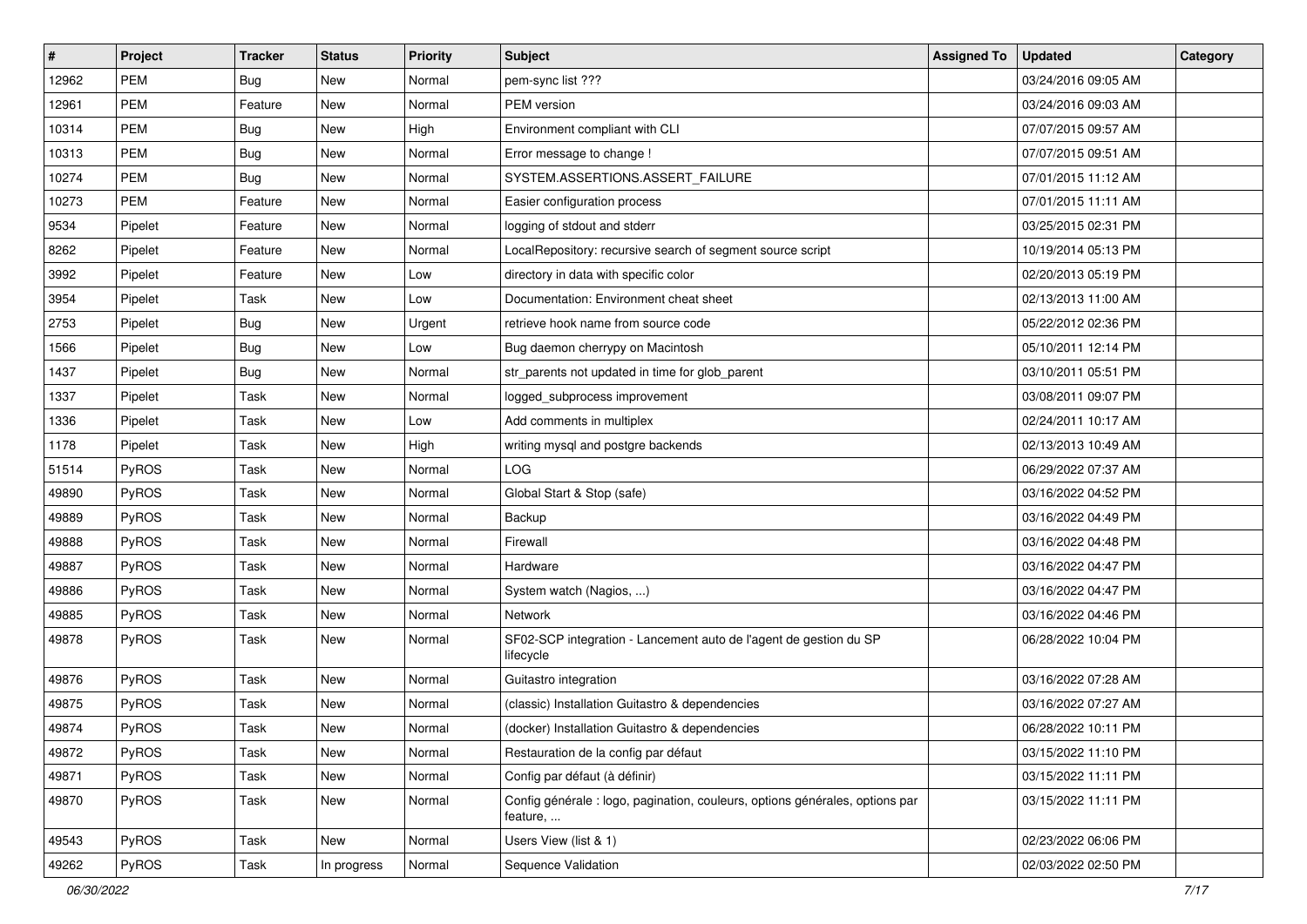| #     | Project      | Tracker | <b>Status</b> | <b>Priority</b> | Subject                                                                                                                               | <b>Assigned To</b> | <b>Updated</b>      | Category |
|-------|--------------|---------|---------------|-----------------|---------------------------------------------------------------------------------------------------------------------------------------|--------------------|---------------------|----------|
| 49253 | PyROS        | Task    | New           | Normal          | READ 1 & list                                                                                                                         |                    | 02/21/2022 03:21 PM |          |
| 49252 | PyROS        | Task    | New           | Normal          | <b>WEB FORM</b>                                                                                                                       |                    | 02/17/2022 01:59 PM |          |
| 49250 | PyROS        | Task    | New           | Normal          | <b>CREATE/UPDATE Sequence</b>                                                                                                         |                    | 02/23/2022 12:02 PM |          |
| 49249 | PyROS        | Task    | In progress   | Normal          | General Menu for this feature                                                                                                         |                    | 02/03/2022 09:39 AM |          |
| 49247 | PyROS        | Task    | New           | Normal          | State diagram (doc)                                                                                                                   |                    | 02/03/2022 09:34 AM |          |
| 49246 | PyROS        | Task    | New           | Normal          | Sequence Lifecycle (status)                                                                                                           |                    | 02/03/2022 09:34 AM |          |
| 49210 | PyROS        | Task    | <b>New</b>    | Normal          | <b>CONFIGURATION GENERALE</b>                                                                                                         |                    | 03/15/2022 11:11 PM |          |
| 49157 | <b>PyROS</b> | Task    | New           | Normal          | Super Super Agent qui surveille l'ensemble des super agents sur chaque<br>noeud (?)                                                   |                    | 01/31/2022 12:12 PM |          |
| 49156 | PyROS        | Task    | New           | Normal          | Super Agent qui démarre et stoppe les autres agents, et surveille leur<br>bonne santé (les relance si besoin) => sur chaque noeud (?) |                    | 01/31/2022 12:12 PM |          |
| 49155 | PyROS        | Task    | New           | Normal          | Architecture décentralisée en plusieurs noeuds (communication via BD)                                                                 |                    | 01/31/2022 12:09 PM |          |
| 49152 | PyROS        | Task    | New           | Normal          | RUN/EXEC - Start & Stop software (et Agents)                                                                                          |                    | 05/24/2022 02:55 PM |          |
| 49151 | PyROS        | Task    | New           | Normal          | Script central (pyros.py)                                                                                                             |                    | 01/31/2022 11:36 AM |          |
| 49149 | PyROS        | Task    | New           | High            | SCRIPT RUN (PYROS/pyros.py) (uniquement pour la partie execution)                                                                     |                    | 05/24/2022 02:55 PM |          |
| 49136 | PyROS        | Task    | New           | Normal          | GF03-INFRA - Logging integration (general logs & agents)                                                                              |                    | 06/29/2022 07:25 AM |          |
| 49135 | PyROS        | Task    | New           | Normal          | SF15-SST integration (agents, start, stop, commands)                                                                                  |                    | 06/29/2022 07:23 AM |          |
| 49134 | PyROS        | Task    | New           | Normal          | SF14-OBC integration                                                                                                                  |                    | 01/29/2022 12:52 AM |          |
| 49133 | PyROS        | Task    | New           | Normal          | SF13-IAF integration                                                                                                                  |                    | 01/29/2022 12:47 AM |          |
| 49132 | PyROS        | Task    | New           | Normal          | SF12-IAN integration                                                                                                                  |                    | 01/29/2022 12:48 AM |          |
| 49131 | PyROS        | Task    | New           | Normal          | SF11-IPC integration                                                                                                                  |                    | 01/29/2022 12:46 AM |          |
| 49130 | PyROS        | Task    | New           | Normal          | SF10-CAL integration                                                                                                                  |                    | 01/29/2022 12:46 AM |          |
| 49129 | PyROS        | Task    | New           | Normal          | SF09-CMC integration                                                                                                                  |                    | 01/29/2022 12:46 AM |          |
| 49128 | PyROS        | Task    | New           | Normal          | SF08-EXE integration                                                                                                                  |                    | 01/29/2022 12:45 AM |          |
| 49127 | PyROS        | Task    | New           | Normal          | SF07-PLN integration                                                                                                                  |                    | 01/29/2022 12:45 AM |          |
| 49126 | PyROS        | Task    | <b>New</b>    | Normal          | SF06-ALR integration                                                                                                                  |                    | 01/29/2022 12:45 AM |          |
| 49125 | PyROS        | Task    | New           | Normal          | SF05-SEQ integration                                                                                                                  |                    | 03/15/2022 11:03 PM |          |
| 49124 | PyROS        | Task    | New           | Normal          | SF04-SPV integration (AgentMajordome)                                                                                                 |                    | 06/29/2022 07:21 AM |          |
| 49123 | PyROS        | Task    | New           | Normal          | SF03-ENV integration                                                                                                                  |                    | 06/29/2022 07:20 AM |          |
| 49122 | PyROS        | Task    | New           | Normal          | SF02-SCP integration                                                                                                                  |                    | 01/29/2022 12:50 AM |          |
| 49121 | PyROS        | Task    | New           | Normal          | SF01-USR integration                                                                                                                  |                    | 01/29/2022 12:50 AM |          |
| 49120 | PyROS        | Task    | New           | Normal          | General Design (structure, design, responsive, CSS)                                                                                   |                    | 06/29/2022 07:18 AM |          |
| 48307 | PyROS        | Task    | New           | Normal          | Send, Receive, and Process Commands (Agent <= > Agent)                                                                                |                    | 06/29/2022 07:33 AM |          |
| 48290 | PyROS        | Task    | New           | Normal          | Auto mode                                                                                                                             |                    | 12/14/2021 12:35 PM |          |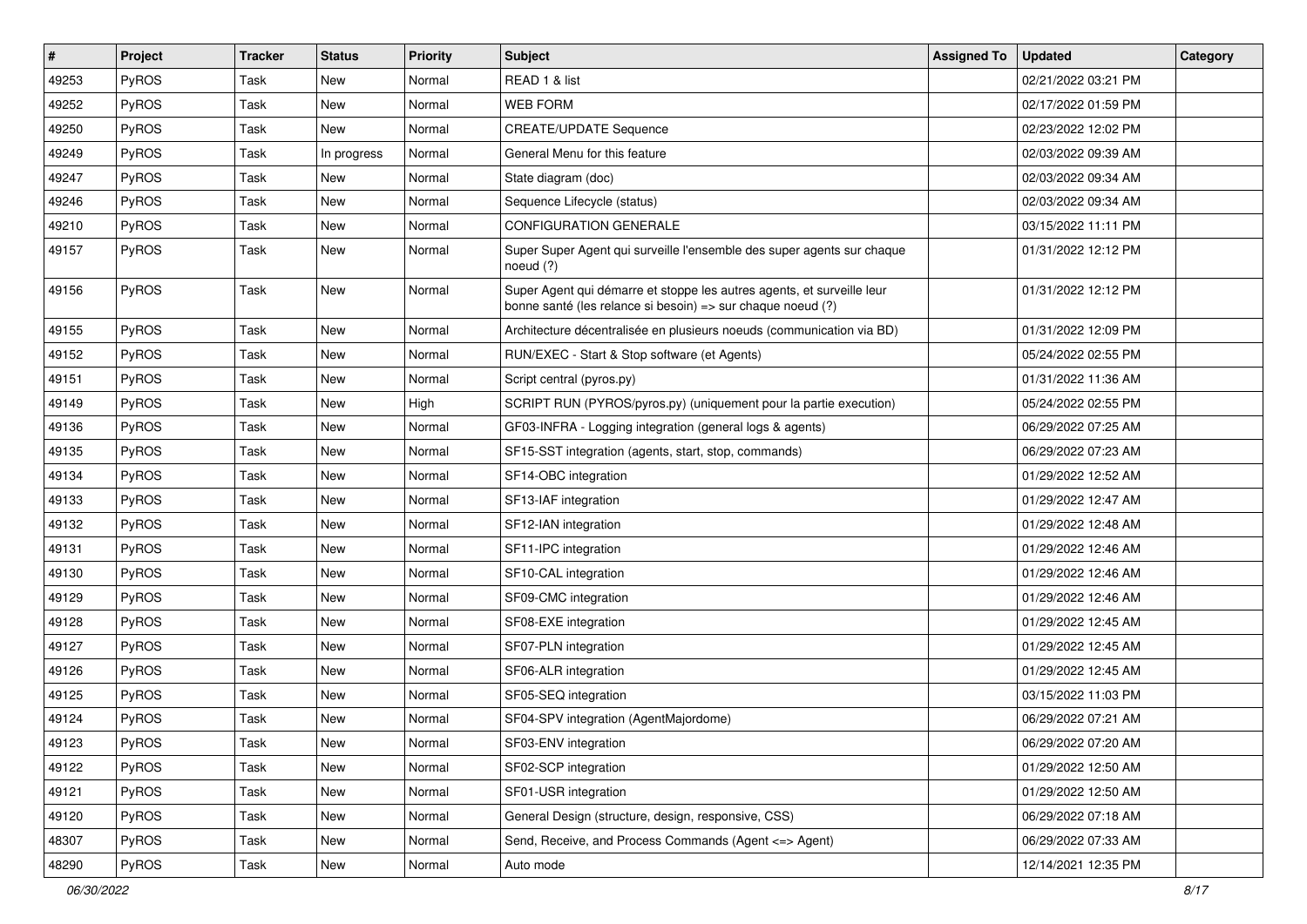| #     | <b>Project</b> | <b>Tracker</b> | <b>Status</b> | <b>Priority</b> | Subject                                                                                    | <b>Assigned To</b> | <b>Updated</b>      | Category |
|-------|----------------|----------------|---------------|-----------------|--------------------------------------------------------------------------------------------|--------------------|---------------------|----------|
| 48289 | PyROS          | Task           | New           | Normal          | Entity (AgentDevice class)                                                                 |                    | 12/14/2021 12:32 PM |          |
| 48288 | PyROS          | Task           | New           | Normal          | Entity (DeviceController class)                                                            |                    | 12/14/2021 12:31 PM |          |
| 48285 | <b>PyROS</b>   | Task           | New           | Normal          | Lancement auto et gestion du DeviceController associé                                      |                    | 12/14/2021 12:22 PM |          |
| 48284 | PyROS          | Task           | New           | Normal          | Lancement auto et gestion des Components associés (qui sont aussi des<br>DeviceController) |                    | 12/14/2021 12:20 PM |          |
| 48279 | PyROS          | Task           | New           | Normal          | General LOGGING (fichiers texte, écran en mode debug)                                      |                    | 03/16/2022 04:45 PM |          |
| 48278 | PyROS          | Task           | New           | High            | AGENT général (dont dépendent tous les agents et AgentDevices)                             |                    | 06/29/2022 07:37 AM |          |
| 48276 | PyROS          | Task           | New           | Normal          | Scripts d'installation docker                                                              |                    | 12/14/2021 11:44 AM |          |
| 48275 | PyROS          | Task           | New           | Normal          | version PROD TNC Nouvelle Calédonie - instance docker de production sur<br>site final      |                    | 12/14/2021 11:42 AM |          |
| 48274 | PyROS          | Task           | New           | Normal          | version TEST TNC France - instance docker de test en France                                |                    | 12/14/2021 11:42 AM |          |
| 48273 | PyROS          | Task           | New           | Normal          | version DEV guitalens - instance docker sur serveur guitalens                              |                    | 12/14/2021 11:46 AM |          |
| 48271 | <b>PyROS</b>   | Task           | New           | High            | CLASSIC installation (with venv)                                                           |                    | 03/16/2022 07:27 AM |          |
| 48270 | PyROS          | Task           | New           | Normal          | SCRIPT INSTALL/UPDATE (PYROS/pyros.py) (uniquement pour la partie<br>install & update)     |                    | 02/23/2022 05:57 PM |          |
| 47447 | PyROS          | Task           | New           | Normal          | (F05) ACTIONS (CRUD), VIEWS, and AUTHORIZATIONS                                            |                    | 02/23/2022 10:45 AM |          |
| 47446 | PyROS          | Task           | New           | Normal          | <b>DOSSIER SSI</b>                                                                         |                    | 10/11/2021 11:32 AM |          |
| 47445 | PyROS          | Task           | New           | Normal          | CAHIER DE RECETTE (NC)                                                                     |                    | 10/11/2021 11:31 AM |          |
| 47444 | <b>PyROS</b>   | Task           | New           | Normal          | MANUELS UTILISATION, INSTALLATION, ET MAINTENANCE                                          |                    | 10/11/2021 11:31 AM |          |
| 47443 | PyROS          | Task           | New           | Normal          | RAPPORT DES TESTS & VALIDATIONS (application du plan de test)                              |                    | 10/11/2021 11:31 AM |          |
| 47442 | <b>PyROS</b>   | Task           | New           | Normal          | PLAN DE TESTS ET DE VALIDATIONS                                                            |                    | 10/11/2021 11:33 AM |          |
| 47441 | <b>PyROS</b>   | Task           | New           | Normal          | DOSSIER DE DÉFINITION                                                                      |                    | 10/11/2021 11:32 AM |          |
| 47440 | PyROS          | Task           | New           | Normal          | <b>LIVRABLES</b>                                                                           |                    | 10/11/2021 11:29 AM |          |
| 47439 | <b>PyROS</b>   | Task           | New           | Normal          | PA et PK CNES                                                                              |                    | 01/31/2022 11:29 AM |          |
| 47438 | PyROS          | Task           | New           | Normal          | PK5 (2023-06) - Doc LIVRABLES (et Présentations)                                           |                    | 10/11/2021 11:26 AM |          |
| 47437 | <b>PyROS</b>   | Task           | New           | Normal          | PA4.1 (2023-05) - Présentations et Rapport Avancement                                      |                    | 10/11/2021 11:25 AM |          |
| 47436 | PyROS          | Task           | New           | Normal          | PK4 (2023-02) - Doc LIVRABLES (et Présentations)                                           |                    | 10/11/2021 11:23 AM |          |
| 47435 | PyROS          | Task           | New           | Normal          | PA3.2 (2023-02) - Présentations et Rapport Avancement                                      |                    | 10/11/2021 11:22 AM |          |
| 47433 | PyROS          | Task           | New           | Normal          | PA3.1 (2023-01) - Présentations et Rapport Avancement                                      |                    | 10/11/2021 11:22 AM |          |
| 47432 | <b>PyROS</b>   | Task           | New           | Normal          | PK3 (2023-01) - Doc LIVRABLES (et Présentations)                                           |                    | 10/11/2021 11:20 AM |          |
| 47431 | PyROS          | Task           | New           | Normal          | PA2.2 (2022-10) - Présentations et Rapport Avancement                                      |                    | 10/11/2021 11:19 AM |          |
| 47430 | PyROS          | Task           | New           | Normal          | PA2.1 (2022-08) - Présentations et Rapport Avancement                                      |                    | 10/11/2021 11:18 AM |          |
| 47428 | PyROS          | Task           | New           | Normal          | PK2 (2022-06) - Présentations + RA + Doc LIVRABLES                                         |                    | 01/31/2022 11:34 AM |          |
| 47419 | PyROS          | Task           | New           | Normal          | F16 FUNCTIONAL Tests                                                                       |                    | 10/11/2021 10:11 AM |          |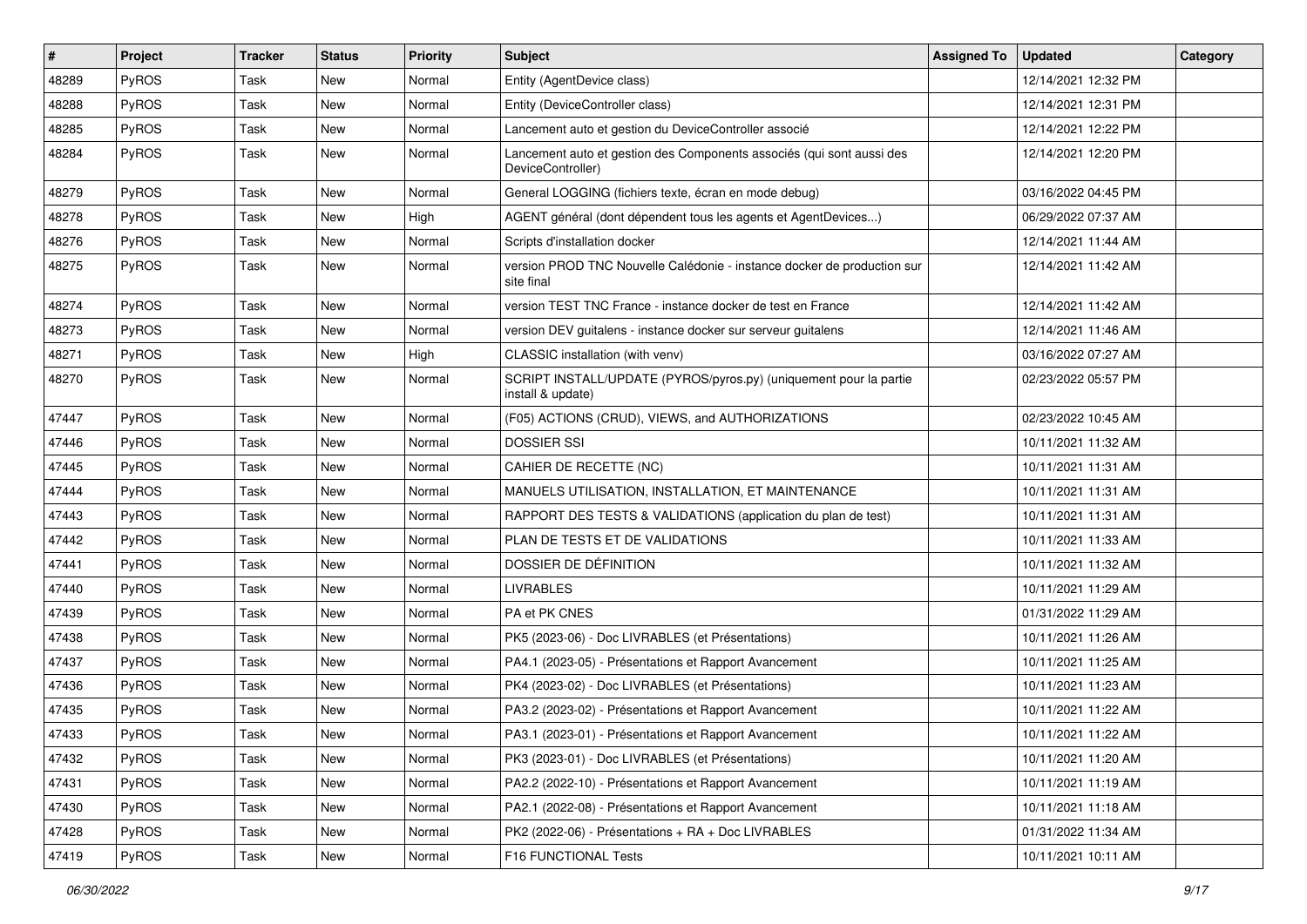| #     | Project | <b>Tracker</b> | <b>Status</b> | <b>Priority</b> | <b>Subject</b>                                                                              | <b>Assigned To</b> | <b>Updated</b>      | Category |
|-------|---------|----------------|---------------|-----------------|---------------------------------------------------------------------------------------------|--------------------|---------------------|----------|
| 47418 | PyROS   | Task           | <b>New</b>    | Normal          | F15 FUNCTIONAL Tests                                                                        |                    | 10/11/2021 10:11 AM |          |
| 47416 | PyROS   | <b>Task</b>    | New           | Normal          | F13 FUNCTIONAL Tests                                                                        |                    | 10/11/2021 10:11 AM |          |
| 47415 | PyROS   | Task           | New           | Normal          | F12 FUNCTIONAL Tests                                                                        |                    | 10/11/2021 10:11 AM |          |
| 47414 | PyROS   | Task           | <b>New</b>    | Normal          | F11 FUNCTIONAL Tests                                                                        |                    | 10/11/2021 10:10 AM |          |
| 47413 | PyROS   | <b>Task</b>    | <b>New</b>    | Normal          | F10 FUNCTIONAL Tests                                                                        |                    | 10/11/2021 10:10 AM |          |
| 47412 | PyROS   | Task           | In progress   | Normal          | F09 Tests                                                                                   |                    | 10/12/2021 03:01 PM |          |
| 47411 | PyROS   | <b>Task</b>    | <b>New</b>    | Normal          | F08 FUNCTIONAL Tests                                                                        |                    | 10/11/2021 10:10 AM |          |
| 47410 | PyROS   | Task           | New           | Normal          | F07 FUNCTIONAL Tests                                                                        |                    | 10/11/2021 10:10 AM |          |
| 47409 | PyROS   | <b>Task</b>    | <b>New</b>    | Normal          | <b>F06 FUNCTIONAL Tests</b>                                                                 |                    | 10/11/2021 10:10 AM |          |
| 47408 | PyROS   | <b>Task</b>    | In progress   | Normal          | F05 Tests                                                                                   |                    | 10/12/2021 03:00 PM |          |
| 47407 | PyROS   | Task           | In progress   | Normal          | F04 Tests                                                                                   |                    | 10/12/2021 03:00 PM |          |
| 47406 | PyROS   | Task           | In progress   | Normal          | F03 Tests                                                                                   |                    | 10/12/2021 03:00 PM |          |
| 47405 | PyROS   | Task           | In progress   | Normal          | F02 Tests                                                                                   |                    | 10/12/2021 02:59 PM |          |
| 47403 | PyROS   | Task           | New           | Normal          | HIGH LEVEL FUNCTION TESTS - Transversal functionalities TESTs<br>involving several features |                    | 10/11/2021 10:08 AM |          |
| 47402 | PyROS   | Task           | New           | Normal          | INTEGRATION TESTS - FEATURES integration tests with each other                              |                    | 10/11/2021 10:07 AM |          |
| 47401 | PyROS   | Task           | <b>New</b>    | Normal          | FUNCTIONAL TESTS - Each FEATURE functional tests                                            |                    | 10/11/2021 11:42 AM |          |
| 47393 | PyROS   | <b>Task</b>    | New           | Normal          | Device Config file (cf F14)                                                                 |                    | 12/14/2021 12:33 PM |          |
| 47392 | PyROS   | Task           | <b>New</b>    | Normal          | Device Commands Grammar (Generic & Native)                                                  |                    | 12/14/2021 12:32 PM |          |
| 47391 | PyROS   | <b>Task</b>    | <b>New</b>    | Normal          | Device Simulator (DeviceSimulator)                                                          |                    | 12/14/2021 12:32 PM |          |
| 47390 | PyROS   | Task           | New           | Normal          | Device Agent (AgentDevice) (de type Agent)                                                  |                    | 12/14/2021 12:32 PM |          |
| 47389 | PyROS   | Task           | New           | Normal          | Device Controller (DeviceController)                                                        |                    | 12/14/2021 12:29 PM |          |
| 47388 | PyROS   | <b>Task</b>    | <b>New</b>    | High            | (F14) ENTITIES - definition & implementation - CONFIG FILES                                 |                    | 01/29/2022 01:25 AM |          |
| 47387 | PyROS   | Task           | <b>New</b>    | Normal          | (F14) CRUD config                                                                           |                    | 01/29/2022 01:24 AM |          |
| 47386 | PyROS   | Task           | <b>New</b>    | Normal          | (F03) Initial data (fixture)                                                                |                    | 12/15/2021 07:32 AM |          |
| 47375 | PyROS   | <b>Task</b>    | <b>New</b>    | Normal          | Association quota SP                                                                        |                    | 10/11/2021 10:37 AM |          |
| 46790 | PyROS   | Task           | <b>New</b>    | Normal          | F16 - EXIGENCES satisfaites (+ tests mis à jour)                                            |                    | 09/14/2021 02:47 PM |          |
| 46789 | PyROS   | Task           | <b>New</b>    | Normal          | F15 - EXIGENCES satisfaites (+ tests mis à jour)                                            |                    | 09/14/2021 02:47 PM |          |
| 46788 | PyROS   | Task           | New           | Normal          | (F14) EXIGENCES satisfaites (+ tests mis à jour)                                            |                    | 01/29/2022 01:24 AM |          |
| 46787 | PyROS   | Task           | New           | Normal          | (F09) REQUIREMENTS validated (+ tests udpated)                                              |                    | 12/14/2021 12:18 PM |          |
| 46786 | PyROS   | Task           | New           | Normal          | F08 - EXIGENCES satisfaites (+ tests mis à jour)                                            |                    | 09/14/2021 02:45 PM |          |
| 46785 | PyROS   | Task           | New           | Normal          | F07 - EXIGENCES satisfaites (+ tests mis à jour)                                            |                    | 09/14/2021 02:44 PM |          |
| 46783 | PyROS   | Task           | New           | Normal          | F04 - EXIGENCES satisfaites (+ tests mis à jour)                                            |                    | 09/14/2021 02:43 PM |          |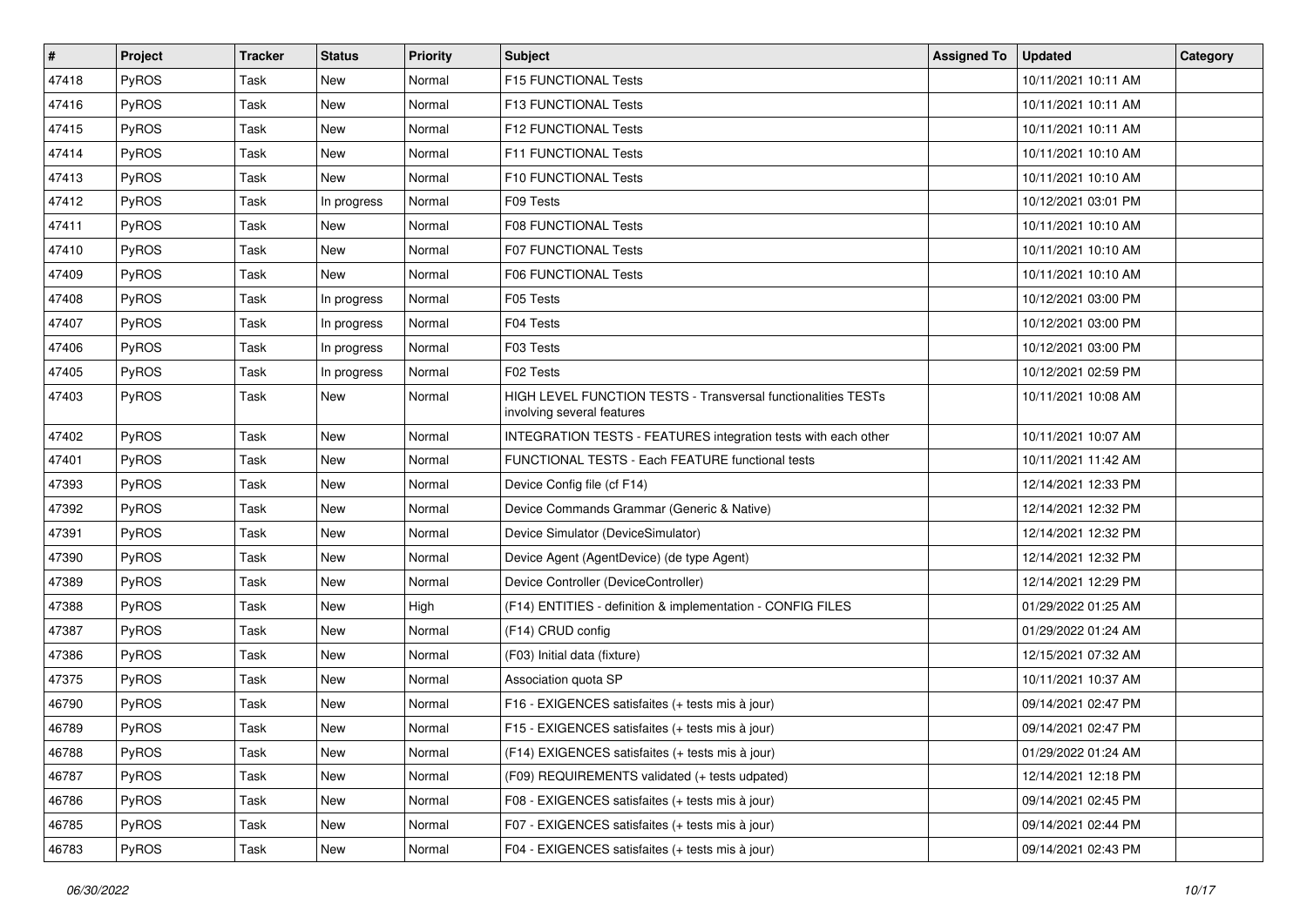| $\vert$ # | Project      | <b>Tracker</b> | <b>Status</b> | <b>Priority</b> | <b>Subject</b>                                                                       | <b>Assigned To</b> | <b>Updated</b>      | Category |
|-----------|--------------|----------------|---------------|-----------------|--------------------------------------------------------------------------------------|--------------------|---------------------|----------|
| 46782     | PyROS        | Task           | New           | Normal          | F03 - EXIGENCES satisfaites (+ tests mis à jour)                                     |                    | 09/14/2021 02:43 PM |          |
| 46781     | PyROS        | Task           | New           | Normal          | (F02) EXIGENCES satisfaites (+ tests mis à jour)                                     |                    | 01/29/2022 01:27 AM |          |
| 46780     | <b>PyROS</b> | Task           | New           | Normal          | (F01) EXIGENCES satisfaites (+ tests mis à jour)                                     |                    | 10/08/2021 06:01 PM |          |
| 45818     | PyROS        | Task           | <b>New</b>    | Normal          | (F14) TESTS to validate this feature                                                 |                    | 08/09/2021 10:43 AM |          |
| 45816     | PyROS        | Task           | New           | Normal          | <b>SP Delete</b>                                                                     |                    | 10/28/2021 08:35 AM |          |
| 45815     | PyROS        | Task           | New           | Normal          | test_SCP_manage_quota                                                                |                    | 09/22/2021 04:47 PM |          |
| 45811     | PyROS        | Task           | <b>New</b>    | Normal          | SP update                                                                            |                    | 11/03/2021 09:16 AM |          |
| 45810     | PyROS        | Task           | New           | Normal          | SP Read (view list and view 1)                                                       |                    | 10/27/2021 02:47 PM |          |
| 45809     | PyROS        | Task           | New           | Normal          | SP Create                                                                            |                    | 10/27/2021 08:42 AM |          |
| 45791     | PyROS        | Task           | New           | Normal          | PA1.1 (2022-03) - Présentations et Rapport Avancement                                |                    | 10/11/2021 11:14 AM |          |
| 45790     | <b>PyROS</b> | Task           | New           | Normal          | PK1 (2022-01) - Présentations + RA + Doc LIVRABLES                                   |                    | 01/31/2022 11:33 AM |          |
| 45781     | PyROS        | Task           | In progress   | Normal          | Documentation et Présentations pour les PA et PK CNES                                |                    | 01/31/2022 11:32 AM |          |
| 45776     | PyROS        | Task           | New           | Normal          | <b>Test User Delete</b>                                                              |                    | 08/13/2021 01:46 PM |          |
| 45772     | PyROS        | Task           | New           | Normal          | Test User Read (view list and view 1)                                                |                    | 08/13/2021 01:51 PM |          |
| 45766     | PyROS        | Task           | New           | Normal          | <b>Test User Update</b>                                                              |                    | 08/13/2021 01:53 PM |          |
| 45762     | <b>PyROS</b> | Task           | New           | Normal          | <b>Test User Connexion</b>                                                           |                    | 08/13/2021 01:55 PM |          |
| 45761     | PyROS        | Task           | New           | Normal          | Test User Create (registration)                                                      |                    | 08/13/2021 01:54 PM |          |
| 45756     | PyROS        | Task           | New           | Normal          | QUOTA & PRIO - Gestion du quota et de la priorité                                    |                    | 10/11/2021 10:35 AM |          |
| 45749     | PyROS        | Task           | In progress   | Normal          | Gérer le retrait et le retour d'un device (panne, désactiver/réactiver un<br>device) |                    | 08/09/2021 10:42 AM |          |
| 45748     | PyROS        | Task           | New           | Normal          | Définir Accesseurs (getX())                                                          |                    | 01/29/2022 01:21 AM |          |
| 45556     | PyROS        | Task           | New           | Normal          | User activation/deactivation                                                         |                    | 06/25/2021 08:18 AM |          |
| 45552     | PyROS        | Task           | New           | Normal          | General configuration integration                                                    |                    | 03/15/2022 11:15 PM |          |
| 45485     | <b>PyROS</b> | Feature        | New           | High            | **** D0 - GENERAL, ADMINISTRATIVE & TECHNICAL                                        |                    | 03/16/2022 04:53 PM |          |
| 45484     | PyROS        | Feature        | New           | Normal          | **** D5 - Images management (L1-L2)                                                  |                    | 02/02/2022 02:36 PM |          |
| 45483     | PyROS        | Feature        | New           | High            | **** D4 - Images production (L0)                                                     |                    | 03/16/2022 07:28 AM |          |
| 45482     | PyROS        | Feature        | New           | High            | **** D3 - Sequences submission & plannig                                             |                    | 02/22/2022 03:01 PM |          |
| 45481     | PyROS        | Feature        | New           | Normal          | **** D2 - Users & Programs                                                           |                    | 03/29/2022 09:17 AM |          |
| 45480     | PyROS        | Feature        | New           | High            | **** D1 - System Security & Control                                                  |                    | 06/29/2022 07:39 AM |          |
| 45452     | PyROS        | Story          | New           | Normal          | *** REQ-0XX REQUIREMENTS FROM CNES (PR)                                              |                    | 06/14/2021 01:17 PM |          |
| 45346     | PyROS        | Task           | New           | Normal          | (F10) ENTITIES - Initial data (fixture)                                              |                    | 06/03/2021 09:17 AM |          |
| 45295     | PyROS        | Task           | New           | Normal          | Create DARK files (acquisition)                                                      |                    | 05/27/2021 11:22 AM |          |
| 45294     | PyROS        | Task           | New           | Normal          | Create BIAS files (acquisition)                                                      |                    | 05/27/2021 11:22 AM |          |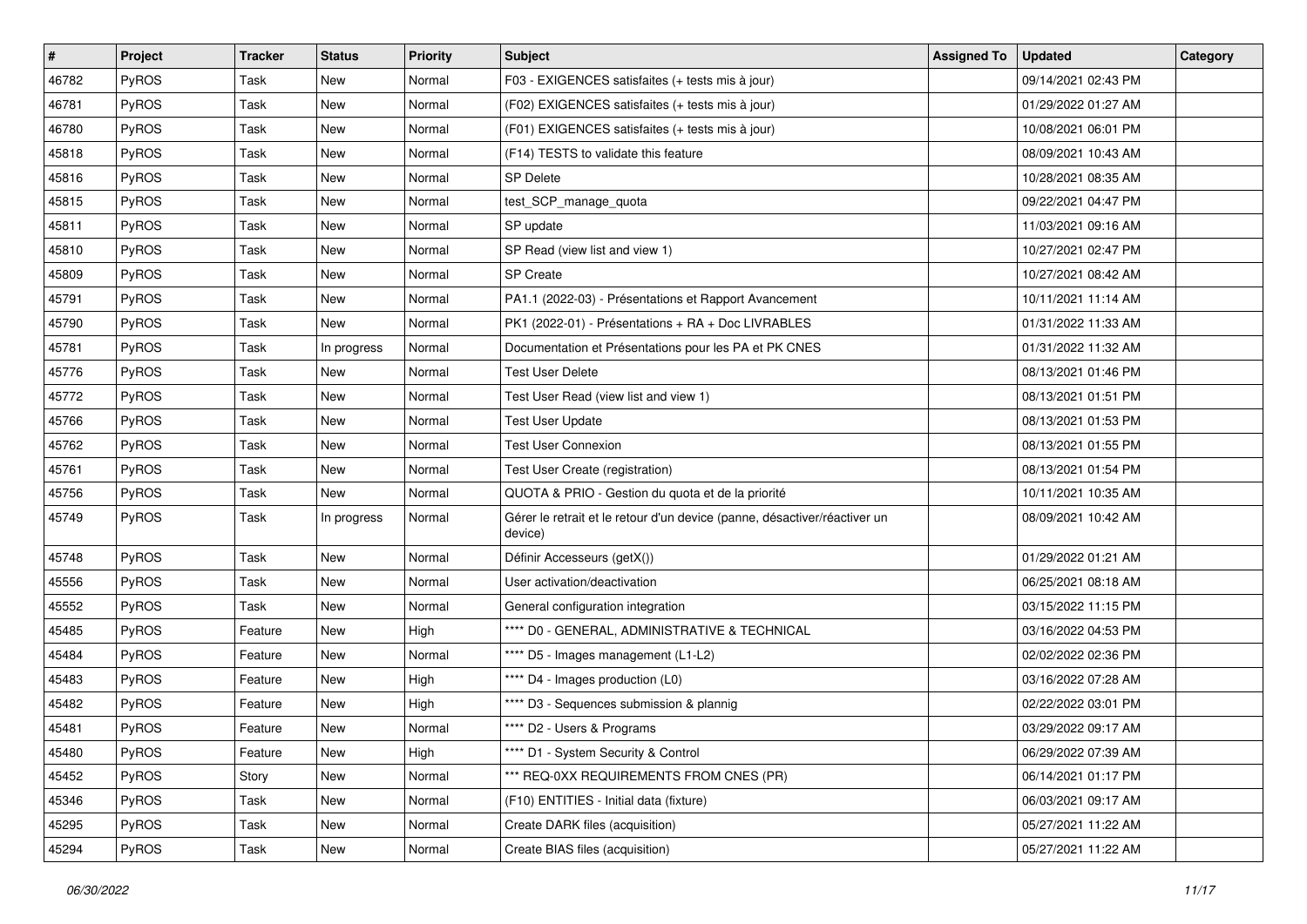| #     | Project | <b>Tracker</b> | <b>Status</b> | <b>Priority</b> | Subject                                                                                                                 | <b>Assigned To</b> | <b>Updated</b>      | Category |
|-------|---------|----------------|---------------|-----------------|-------------------------------------------------------------------------------------------------------------------------|--------------------|---------------------|----------|
| 45293 | PyROS   | Task           | <b>New</b>    | Normal          | Create FLAT files (acquisition)                                                                                         |                    | 05/27/2021 11:21 AM |          |
| 45292 | PyROS   | Task           | New           | Normal          | (F10) TESTS to validate this feature                                                                                    |                    | 05/27/2021 11:11 AM |          |
| 45291 | PyROS   | Task           | <b>New</b>    | Normal          | (F10) AUTHORIZATIONS for this feature (who can do what) :<br>documentation & implementation                             |                    | 06/08/2021 08:19 AM |          |
| 45290 | PyROS   | Task           | <b>New</b>    | Normal          | (F10) ENTITIES - definition & implementation                                                                            |                    | 06/03/2021 09:17 AM |          |
| 45195 | PyROS   | Story          | <b>New</b>    | Normal          | REQ-122 Page information état agent                                                                                     |                    | 05/12/2021 12:18 PM |          |
| 45194 | PyROS   | Story          | <b>New</b>    | Normal          | REQ-121 Limiter le nombre d'essais de connexion d'un utilisateur                                                        |                    | 05/12/2021 12:17 PM |          |
| 45193 | PyROS   | Story          | New           | Normal          | REQ-120 Pages web dédiées pour gérer différents besoins                                                                 |                    | 05/12/2021 12:17 PM |          |
| 45192 | PyROS   | Story          | New           | Normal          | REQ-119 Analyse images : le service de traitement d'images doit être<br>interopérable (à distance, par service externe) |                    | 05/12/2021 12:17 PM |          |
| 45191 | PyROS   | Story          | <b>New</b>    | Normal          | REQ-118 Avoir un obturateur sur les caméras (Utile pour faire les Dark)                                                 |                    | 05/12/2021 12:16 PM |          |
| 45190 | PyROS   | Story          | New           | Normal          | REQ-117 Calibration : génération des images de calibration en fonction du<br>temps (DBF) (Dark dépend du temps pose)    |                    | 05/12/2021 12:16 PM |          |
| 45189 | PyROS   | Story          | <b>New</b>    | Normal          | REQ-116 Calibration astro: trouver une solution quand l'image est<br>distendue (distortion)                             |                    | 05/12/2021 12:16 PM |          |
| 45188 | PyROS   | Story          | <b>New</b>    | Normal          | REQ-115 Calibration : traiter efficacement les fichiers de calibration DBF<br>(dark, bias, flat)                        |                    | 05/12/2021 12:15 PM |          |
| 45187 | PyROS   | Story          | <b>New</b>    | Normal          | REQ-114 Planification des séquences : Equité                                                                            |                    | 05/12/2021 12:15 PM |          |
| 45186 | PyROS   | Story          | <b>New</b>    | Normal          | REQ-113 Planification des séquences : Efficacité, efficience                                                            |                    | 05/12/2021 12:15 PM |          |
| 45185 | PyROS   | Story          | <b>New</b>    | Normal          | REQ-112 Planification des séquences : Flexibilité                                                                       |                    | 05/12/2021 12:14 PM |          |
| 45184 | PyROS   | Story          | <b>New</b>    | Normal          | REQ-111 Mise en sécurité automatique en cas de cyclone                                                                  |                    | 03/16/2022 04:38 PM |          |
| 45183 | PyROS   | Story          | <b>New</b>    | Normal          | REQ-110 Arrêt et redémarrage automatique en cas de coupure électrique                                                   |                    | 03/16/2022 04:38 PM |          |
| 45182 | PyROS   | Story          | <b>New</b>    | Normal          | REQ-109 Afficher infos utiles sur les requetes/séquences                                                                |                    | 05/12/2021 12:13 PM |          |
| 45181 | PyROS   | Story          | New           | Normal          | REQ-108 Pouvoir déposer dans différents systèmes de coordonnées                                                         |                    | 02/22/2022 04:38 PM |          |
| 45180 | PyROS   | Story          | New           | Normal          | REQ-107 Suivi complet d'une requête, depuis son dépot, jusqu'à son<br>exécution, en passant par sa planification        |                    | 05/12/2021 12:12 PM |          |
| 45179 | PyROS   | Story          | <b>New</b>    | Normal          | REQ-106 Requete appartient à un SP (lié à un PI qui est lié à des users)                                                |                    | 05/12/2021 12:12 PM |          |
| 45178 | PyROS   | Story          | New           | Normal          | REQ-105 Pouvoir enlever une séquence (scène) déposée pour en déposer<br>une autre                                       |                    | 05/12/2021 12:11 PM |          |
| 45177 | PyROS   | Story          | New           | Normal          | REQ-104 Rôles utilisateurs (profils)                                                                                    |                    | 05/12/2021 12:11 PM |          |
| 45176 | PyROS   | Story          | New           | Normal          | REQ-103 Connexion unique pour accéder à tous les services, si possible<br>via annuaire LDAP                             |                    | 05/12/2021 12:10 PM |          |
| 45175 | PyROS   | Story          | New           | Normal          | REQ-102 Surveillance et sécurisation de la BD                                                                           |                    | 03/16/2022 04:38 PM |          |
| 45174 | PyROS   | Story          | New           | Normal          | REQ-213 Sauvegarde temporaire des images brutes pour opérations de<br>maintenance                                       |                    | 05/12/2021 12:01 PM |          |
| 45173 | PyROS   | Story          | New           | Normal          | REQ-212 Espace privé pour extensions et déploiement sans git                                                            |                    | 05/12/2021 12:00 PM |          |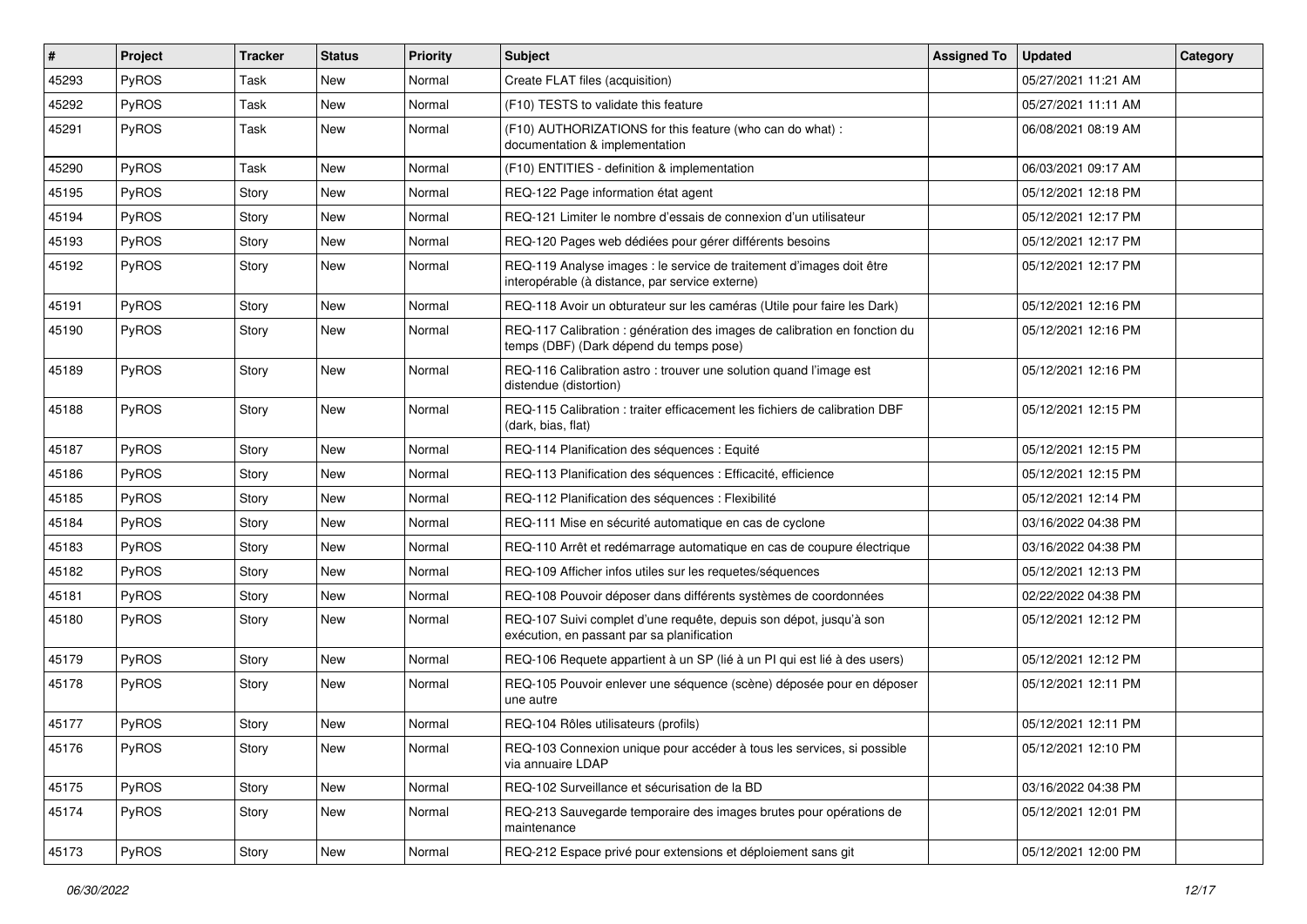| $\vert$ # | Project      | <b>Tracker</b> | <b>Status</b> | <b>Priority</b> | Subject                                                                   | <b>Assigned To</b> | <b>Updated</b>      | Category |
|-----------|--------------|----------------|---------------|-----------------|---------------------------------------------------------------------------|--------------------|---------------------|----------|
| 45172     | PyROS        | Story          | New           | Normal          | REQ-211 Allsky scan                                                       |                    | 05/12/2021 11:58 AM |          |
| 45171     | PyROS        | Story          | <b>New</b>    | Normal          | REQ-210 Affichage contenu BD                                              |                    | 05/12/2021 11:58 AM |          |
| 45170     | PyROS        | Story          | New           | Normal          | REQ-209 Lecture des logs                                                  |                    | 05/12/2021 11:58 AM |          |
| 45169     | PyROS        | Story          | <b>New</b>    | Normal          | REQ-208 Lecture et téléchargement des images                              |                    | 05/12/2021 11:57 AM |          |
| 45168     | PyROS        | Story          | New           | Normal          | REQ-207 Rapports de synthèse, outils de monitoring                        |                    | 05/12/2021 11:57 AM |          |
| 45167     | PyROS        | Story          | New           | Normal          | REQ-206 Espace mutualisé (comme CADOR)                                    |                    | 05/12/2021 11:57 AM |          |
| 45166     | PyROS        | Story          | <b>New</b>    | Normal          | REQ-205 Bandeau en haut de pages pour messages d'info ou<br>avertissement |                    | 05/12/2021 11:56 AM |          |
| 45165     | PyROS        | Story          | <b>New</b>    | Normal          | REQ-204 Architecture site, différents espaces selon les roles             |                    | 05/12/2021 11:56 AM |          |
| 45164     | PyROS        | Story          | <b>New</b>    | Normal          | REQ-203 GUI multilingue (choix de la langue)                              |                    | 05/12/2021 11:55 AM |          |
| 45163     | <b>PyROS</b> | Story          | New           | Normal          | REQ-013 PYROS-10 ordonnancement temps réel                                |                    | 07/01/2021 08:30 AM |          |
| 45162     | PyROS        | Story          | <b>New</b>    | Normal          | REQ-014 PYROS-10 priorité et quotas utilisateurs                          |                    | 07/01/2021 08:29 AM |          |
| 45161     | PyROS        | Story          | New           | Normal          | REQ-011 PYROS-10 ordonnanceur sur chaque télescope                        |                    | 07/01/2021 08:29 AM |          |
| 45160     | PyROS        | Story          | New           | Normal          | REQ-012 PYROS-10 limiter les temps morts entre requêtes                   |                    | 05/12/2021 10:47 AM |          |
| 45159     | PyROS        | Story          | <b>New</b>    | Normal          | REQ-003 Interface avec les données CNRS de manière authentifiée           |                    | 05/12/2021 10:46 AM |          |
| 45158     | PyROS        | Story          | New           | Normal          | REQ-006 Notification de changement d'état d'une requête                   |                    | 05/12/2021 10:45 AM |          |
| 45157     | PyROS        | Story          | <b>New</b>    | Normal          | REQ-002 Déclenchement des jobs sur déclenchement au lieu de scrutation    |                    | 05/12/2021 11:46 AM |          |
| 45156     | PyROS        | Story          | New           | Normal          | REQ-004 POC GTRS et websocket                                             |                    | 05/12/2021 11:45 AM |          |
| 45155     | PyROS        | Story          | New           | Normal          | REQ-001 planification de tâches récurrentes                               |                    | 05/12/2021 10:44 AM |          |
| 45154     | PyROS        | Story          | <b>New</b>    | Normal          | REQ-070 SSI_010 Spécifications techniques SSI                             |                    | 03/16/2022 04:42 PM |          |
| 45153     | PyROS        | Story          | New           | Normal          | REQ-051 Sécurité des systèmes informatique (SSI)                          |                    | 03/16/2022 04:44 PM |          |
| 45152     | PyROS        | Story          | <b>New</b>    | Normal          | REQ-068 ACCEPT_010 Plan de validation et d'essai                          |                    | 05/12/2021 10:42 AM |          |
| 45151     | PyROS        | Story          | New           | Normal          | REQ-069 Plan de validation et d'essai                                     |                    | 05/12/2021 10:42 AM |          |
| 45150     | PyROS        | Story          | New           | Normal          | REQ-066 QUALIF 030 Exigence                                               |                    | 05/12/2021 10:41 AM |          |
| 45149     | PyROS        | Story          | <b>New</b>    | Normal          | REQ-067 Qualification des exigences                                       |                    | 05/12/2021 10:41 AM |          |
| 45148     | PyROS        | Story          | New           | Normal          | REQ-063 Qualification opérationnelle                                      |                    | 05/12/2021 10:40 AM |          |
| 45147     | PyROS        | Story          | New           | Normal          | REQ-059 Qualification technique                                           |                    | 05/12/2021 10:40 AM |          |
| 45146     | PyROS        | Story          | <b>New</b>    | Normal          | REQ-064 Déploiement                                                       |                    | 05/12/2021 10:39 AM |          |
| 45145     | PyROS        | Story          | New           | Normal          | REQ-062 QUALIF 020 Qualification opérationnelle                           |                    | 05/12/2021 10:39 AM |          |
| 45144     | PyROS        | Story          | New           | Normal          | REQ-060 JUSTIF 010 Justification de la définition                         |                    | 05/12/2021 10:38 AM |          |
| 45143     | PyROS        | Story          | New           | Normal          | REQ-061 Justification de la définition                                    |                    | 05/12/2021 10:37 AM |          |
| 45142     | PyROS        | Story          | New           | Normal          | REQ-058 QUALIF_010 Qualification technique                                |                    | 05/12/2021 10:37 AM |          |
| 45141     | PyROS        | Story          | New           | Normal          | REQ-056 INTERFACE_010 Interfaçage avec PyROS                              |                    | 05/12/2021 10:36 AM |          |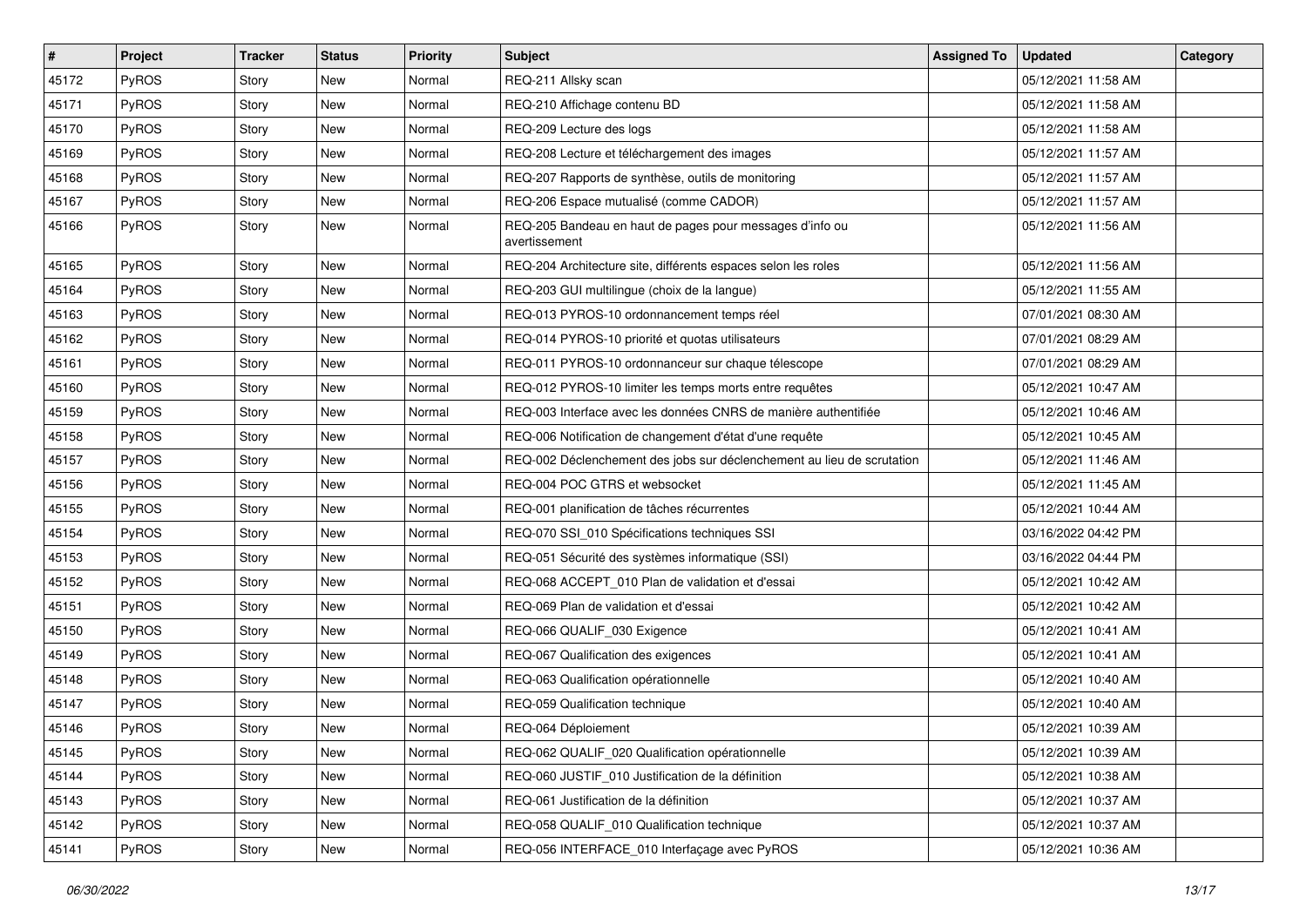| $\vert$ # | Project      | <b>Tracker</b> | <b>Status</b> | <b>Priority</b> | <b>Subject</b>                                                                          | <b>Assigned To</b> | <b>Updated</b>      | Category |
|-----------|--------------|----------------|---------------|-----------------|-----------------------------------------------------------------------------------------|--------------------|---------------------|----------|
| 45140     | PyROS        | Story          | New           | Normal          | REQ-057 Interfaçage avec TAROT NC                                                       |                    | 05/12/2021 10:36 AM |          |
| 45139     | PyROS        | Story          | New           | Normal          | REQ-054 Documentation et Formation                                                      |                    | 05/12/2021 10:35 AM |          |
| 45138     | <b>PyROS</b> | Story          | New           | Normal          | REQ-055 ERGO 040 Documentation                                                          |                    | 05/12/2021 10:35 AM |          |
| 45137     | PyROS        | Story          | New           | Normal          | REQ-053 ERGO 030 Formation                                                              |                    | 05/12/2021 10:35 AM |          |
| 45136     | PyROS        | Story          | New           | Normal          | REQ-052 ERGO_020 Operabilité                                                            |                    | 05/12/2021 10:34 AM |          |
| 45135     | PyROS        | Story          | New           | Normal          | REQ-050 SURETE_260 Système informatique (SSI)                                           |                    | 03/16/2022 04:42 PM |          |
| 45134     | PyROS        | Story          | New           | Normal          | REQ-043 SURETE_180 Sécurité des personnes : lumière                                     |                    | 05/12/2021 10:33 AM |          |
| 45133     | <b>PyROS</b> | Story          | New           | Normal          | REQ-042 SURETE_170 Sécurité des personnes : système d'arrêt<br>automatique              |                    | 05/12/2021 10:33 AM |          |
| 45132     | PyROS        | Story          | New           | Normal          | REQ-031 SURETE_040 Automatisation du bâtiment                                           |                    | 05/12/2021 10:32 AM |          |
| 45131     | <b>PyROS</b> | Story          | New           | Normal          | REQ-049 SURETE 250 Transfert des données                                                |                    | 03/16/2022 04:16 PM |          |
| 45130     | PyROS        | Story          | New           | Normal          | REQ-047 SURETE_240 Sauvegarde des données brutes                                        |                    | 03/16/2022 04:42 PM |          |
| 45129     | PyROS        | Story          | New           | Normal          | REQ-046 SURETE 210 Arrêt du système en cas de condition<br>météorologiques défavorables |                    | 03/16/2022 04:42 PM |          |
| 45128     | PyROS        | Story          | <b>New</b>    | Normal          | REQ-045 SECURITE_200 Système d'alerte                                                   |                    | 03/16/2022 04:42 PM |          |
| 45127     | PyROS        | Story          | New           | Normal          | REQ-044 SURETE 190 Sécurité des personnes : système d'arrêt<br>d'urgence                |                    | 05/12/2021 10:30 AM |          |
| 45126     | PyROS        | Story          | <b>New</b>    | Normal          | REQ-048 sauvegarde des données brutes                                                   |                    | 03/16/2022 04:43 PM |          |
| 45125     | PyROS        | Story          | New           | Normal          | REQ-041 information sur les composants (ajout)                                          |                    | 05/12/2021 10:29 AM |          |
| 45124     | PyROS        | Story          | New           | Normal          | REQ-038 focalisation, alignement,                                                       |                    | 05/12/2021 10:29 AM |          |
| 45123     | PyROS        | Story          | New           | Normal          | REQ-036 logiciel pour la maintenance à distance                                         |                    | 05/12/2021 10:28 AM |          |
| 45122     | PyROS        | Story          | <b>New</b>    | Normal          | REQ-032 automatisation du bâtiment et du télescope                                      |                    | 05/12/2021 10:27 AM |          |
| 45121     | PyROS        | Story          | New           | Normal          | REQ-009 requêtes de calibration                                                         |                    | 05/12/2021 10:54 AM |          |
| 45120     | <b>PyROS</b> | Story          | New           | Normal          | REQ-017 Information sur les requêtes soumises par l'utilisateur                         |                    | 05/12/2021 10:55 AM |          |
| 45119     | PyROS        | Story          | New           | Normal          | REQ-008 requêtes SST flexibles                                                          |                    | 05/12/2021 10:54 AM |          |
| 45118     | PyROS        | Story          | New           | Normal          | REQ-016 informations sur les composants de l'observatoire                               |                    | 05/12/2021 10:55 AM |          |
| 45117     | PyROS        | Story          | New           | Normal          | REQ-019 Mise à disposition des images et mesures                                        |                    | 05/12/2021 10:55 AM |          |
| 45116     | PyROS        | Story          | New           | Normal          | REQ-039 SURETE_160 Sauvegarde des pannes                                                |                    | 05/12/2021 10:56 AM |          |
| 45115     | PyROS        | Story          | New           | Normal          | REQ-035 SURETE 130 Maintenance à distance                                               |                    | 05/12/2021 10:56 AM |          |
| 45114     | PyROS        | Story          | New           | Normal          | REQ-021 FONC_020 Saut en déclinaison entre chaque image                                 |                    | 05/12/2021 10:15 AM |          |
| 45113     | PyROS        | Story          | New           | Normal          | REQ-024 FONC_080 Directions et trajectoires accessibles                                 |                    | 05/12/2021 10:11 AM |          |
| 45112     | PyROS        | Story          | New           | Normal          | REQ-023 FONC 030 Délai de reprogrammation                                               |                    | 05/12/2021 10:00 AM |          |
| 45103     | PyROS        | Story          | New           | Normal          | REQ-033 SURETE_050 Prise en compte de la météo                                          |                    | 03/16/2022 04:42 PM |          |
| 45102     | PyROS        | Story          | New           | Normal          | REQ-029 Métadonnées des images                                                          |                    | 05/11/2021 04:44 PM |          |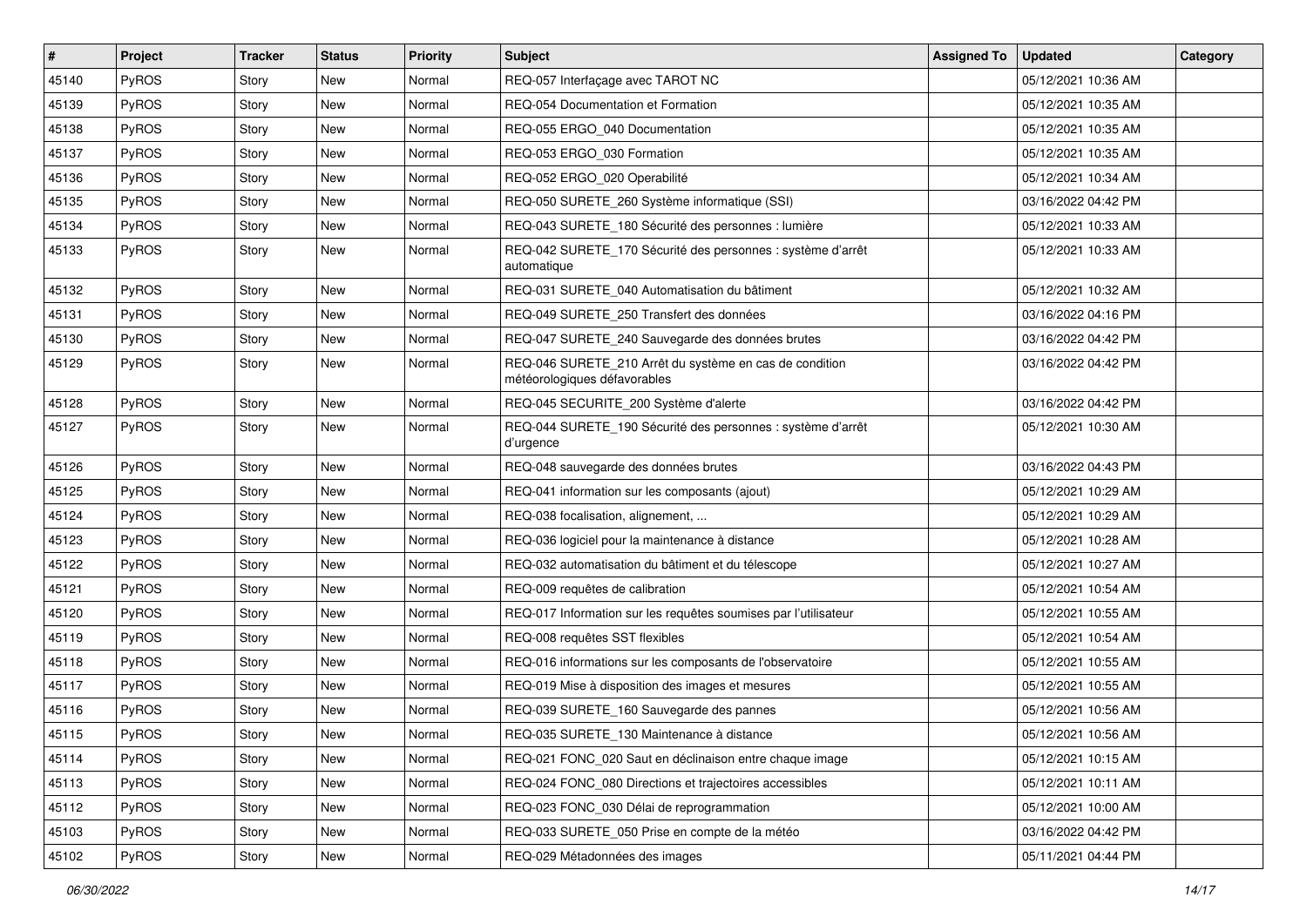| $\vert$ # | <b>Project</b> | <b>Tracker</b> | <b>Status</b> | <b>Priority</b> | <b>Subject</b>                                                                                                                                       | <b>Assigned To</b> | <b>Updated</b>      | Category |
|-----------|----------------|----------------|---------------|-----------------|------------------------------------------------------------------------------------------------------------------------------------------------------|--------------------|---------------------|----------|
| 45101     | PyROS          | Story          | <b>New</b>    | Normal          | REQ-034 SURETE 080 Coupure électrique                                                                                                                |                    | 03/16/2022 04:42 PM |          |
| 45100     | PyROS          | Story          | <b>New</b>    | Normal          | REQ-026 Plage d'angles horaires et ligne d'horizon                                                                                                   |                    | 05/11/2021 04:38 PM |          |
| 45099     | <b>PyROS</b>   | Story          | New           | Normal          | REQ-037 SURETE 140 Vérification du fonctionnement du télescope :<br>calibration                                                                      |                    | 05/11/2021 04:35 PM |          |
| 45098     | <b>PyROS</b>   | Story          | New           | Normal          | REQ-030 SURETE_30 Répartition des nuits                                                                                                              |                    | 05/11/2021 04:27 PM |          |
| 45097     | PyROS          | Story          | New           | Normal          | REQ-028 FONC 180 Métadonnées pour les poursuites LEO (optionnelle)                                                                                   |                    | 05/11/2021 04:45 PM |          |
| 45096     | <b>PyROS</b>   | Story          | New           | Normal          | REQ-027 FONC 170 Métadonnées                                                                                                                         |                    | 05/11/2021 04:44 PM |          |
| 45095     | PyROS          | Story          | New           | Normal          | REQ-018 Cloisonnement des données                                                                                                                    |                    | 05/11/2021 04:17 PM |          |
| 45051     | PyROS          | Task           | <b>New</b>    | Normal          | Implémenter le protocole Indi avec une classe DeviceControllerIndi                                                                                   |                    | 05/06/2021 05:05 PM |          |
| 45049     | PyROS          | Task           | New           | Normal          | <b>CAMERA FLI</b>                                                                                                                                    |                    | 07/16/2021 09:34 AM |          |
| 45048     | PyROS          | Task           | <b>New</b>    | Normal          | HARDWARE DEVICES definition, test, config, management                                                                                                |                    | 10/08/2021 05:51 PM |          |
| 45046     | PyROS          | Task           | New           | Normal          | Manual mode                                                                                                                                          |                    | 12/14/2021 12:34 PM |          |
| 45035     | PyROS          | Task           | <b>New</b>    | Normal          | Resilience (failure tolerance)                                                                                                                       |                    | 05/06/2021 12:58 PM |          |
| 45034     | <b>PyROS</b>   | Task           | New           | Normal          | Resilience (failure tolerance)                                                                                                                       |                    | 05/06/2021 12:58 PM |          |
| 45004     | <b>PyROS</b>   | Task           | New           | High            | MAIN CONFIG FILE - Décrire dans un fichier texte la configuration<br>complète d'une UNIT (monture) et tous ses composants et instruments<br>associés |                    | 01/29/2022 01:25 AM |          |
| 45000     | PyROS          | Task           | <b>New</b>    | High            | Generic commands grammar description & management                                                                                                    |                    | 05/06/2021 05:05 PM |          |
| 44999     | PyROS          | Task           | <b>New</b>    | Normal          | Execution                                                                                                                                            |                    | 12/14/2021 12:35 PM |          |
| 44998     | <b>PyROS</b>   | Task           | New           | Normal          | Monitoring: Check & log continuously instrument (or telescope) status                                                                                |                    | 12/14/2021 12:33 PM |          |
| 44997     | PyROS          | Task           | New           | Normal          | Start & Stop                                                                                                                                         |                    | 12/14/2021 12:33 PM |          |
| 44995     | PyROS          | Task           | <b>New</b>    | Normal          | (F09) TESTS to validate this feature                                                                                                                 |                    | 10/08/2021 05:45 PM |          |
| 44994     | <b>PyROS</b>   | Task           | New           | Normal          | (F09) AUTHORIZATIONS for this feature (who can do what) : doc &<br>implem.                                                                           |                    | 12/14/2021 12:15 PM |          |
| 44993     | <b>PyROS</b>   | Task           | New           | Normal          | (F09) ENTITIES definition & implementation                                                                                                           |                    | 12/14/2021 12:33 PM |          |
| 44992     | PyROS          | Task           | New           | Normal          | Switch modes between Automatic and Manual mode                                                                                                       |                    | 05/04/2021 12:31 PM |          |
| 44991     | PyROS          | Task           | New           | Normal          | Execution                                                                                                                                            |                    | 05/04/2021 12:30 PM |          |
| 44990     | PyROS          | Task           | New           | Normal          | Monitoring: Check & log continuously Telescope and instruments status,<br>and make a general synthesis                                               |                    | 05/04/2021 12:30 PM |          |
| 44989     | <b>PyROS</b>   | Task           | <b>New</b>    | Normal          | Start & Stop                                                                                                                                         |                    | 05/04/2021 12:29 PM |          |
| 44988     | PyROS          | Task           | New           | Normal          | <b>TESTS</b> to validate this feature                                                                                                                |                    | 05/04/2021 12:26 PM |          |
| 44987     | <b>PyROS</b>   | Task           | New           | Normal          | (F08) AUTHORIZATIONS for this feature (who can do what):<br>documentation & implementation                                                           |                    | 06/08/2021 08:20 AM |          |
| 44986     | <b>PyROS</b>   | Task           | New           | Normal          | ENTITIES (& properties) to be defined                                                                                                                |                    | 05/04/2021 12:25 PM |          |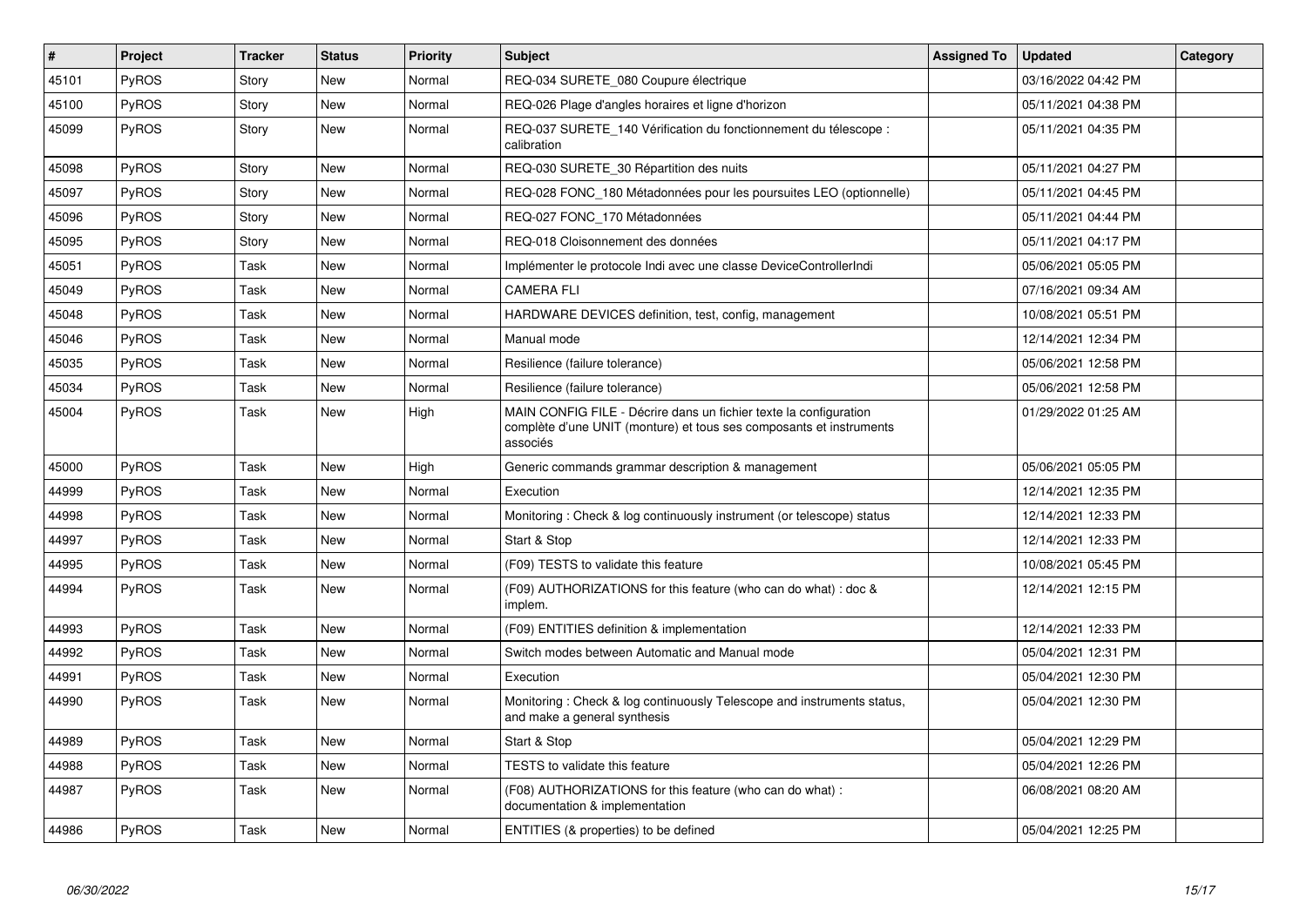| #     | Project      | <b>Tracker</b> | <b>Status</b> | <b>Priority</b> | <b>Subject</b>                                                                                                                          | <b>Assigned To</b> | <b>Updated</b>      | Category |
|-------|--------------|----------------|---------------|-----------------|-----------------------------------------------------------------------------------------------------------------------------------------|--------------------|---------------------|----------|
| 44973 | <b>PyROS</b> | Task           | New           | Normal          | (F07) Scheduling Sequences according to priorities, quotas, observing<br>conditions, Seg parameters, Seg constraints                    |                    | 05/06/2021 02:59 PM |          |
| 44972 | PyROS        | Task           | <b>New</b>    | Normal          | Planning triggers - each time the context is changed                                                                                    |                    | 05/03/2021 12:06 PM |          |
| 44971 | <b>PyROS</b> | Task           | <b>New</b>    | Normal          | Get the list of sequences to be planned                                                                                                 |                    | 05/03/2021 11:43 AM |          |
| 44970 | PyROS        | Task           | <b>New</b>    | Normal          | <b>TESTS</b> to validate this feature                                                                                                   |                    | 05/03/2021 11:41 AM |          |
| 44969 | PyROS        | Task           | <b>New</b>    | Normal          | (F07) AUTHORIZATIONS for this feature (who can do what) :<br>documentation & implementation                                             |                    | 06/08/2021 08:21 AM |          |
| 44968 | PyROS        | Task           | New           | Normal          | ENTITIES (& properties) to be defined                                                                                                   |                    | 05/03/2021 11:38 AM |          |
| 44945 | PyROS        | Task           | <b>New</b>    | Normal          | (READ 1) Sequence detailed view                                                                                                         |                    | 02/03/2022 09:45 AM |          |
| 44932 | <b>PyROS</b> | Task           | New           | Normal          | CREATE a Sequence (must be attached to a valid SP)                                                                                      |                    | 02/23/2022 12:02 PM |          |
| 44924 | <b>PyROS</b> | Task           | New           | Normal          | (F04) ENTITIES - definition & implementation                                                                                            |                    | 12/15/2021 07:36 AM |          |
| 44923 | PyROS        | Task           | New           | Normal          | (F04) TESTS to validate this feature                                                                                                    |                    | 12/15/2021 07:36 AM |          |
| 44922 | <b>PyROS</b> | Task           | New           | Normal          | (F04) AUTHORIZATIONS for this feature (who can do what) :<br>documentation & implementation                                             |                    | 12/15/2021 07:37 AM |          |
| 44921 | PyROS        | Task           | <b>New</b>    | Normal          | Démarrage de la production des fichiers de calibration (fin de nuit)                                                                    |                    | 04/30/2021 12:43 PM |          |
| 44920 | PyROS        | Task           | <b>New</b>    | Normal          | Démarrage ou fin des observations (début/fin de nuit)                                                                                   |                    | 06/29/2022 07:38 AM |          |
| 44919 | PyROS        | Task           | <b>New</b>    | Normal          | Sauvegarder (logger) les différents changements d'état                                                                                  |                    | 06/28/2022 09:58 PM |          |
| 44918 | PyROS        | Task           | <b>New</b>    | Normal          | Optimiser: Agir sur le système en fonction des conditions d'observation<br>pour n'observer que quand la qualité du ciel est suffisante  |                    | 06/28/2022 09:58 PM |          |
| 44917 | <b>PyROS</b> | Task           | <b>New</b>    | Normal          | Sécuriser : Agir sur le système en fonction de l'environnement<br>(externe/interne) pour la sécurité de l'Observatoire et des personnes |                    | 06/29/2022 07:39 AM |          |
| 44916 | <b>PyROS</b> | Task           | New           | Normal          | Rythmer: Agir sur le système pour lui donner un rythme en fonction du<br>temps (nuit/jour)                                              |                    | 06/29/2022 07:38 AM |          |
| 44915 | PyROS        | Task           | <b>New</b>    | Normal          | Changer le mode du système : passer en mode manuel (maintenance) ou<br>automatique                                                      |                    | 06/28/2022 09:57 PM |          |
| 44914 | PyROS        | Task           | <b>New</b>    | Normal          | (re-)Démarrer, mettre en Pause, ou Stopper tout ou partie du système                                                                    |                    | 06/28/2022 09:56 PM |          |
| 44907 | <b>PyROS</b> | Task           | New           | Normal          | Show Weather & Observatory monitored data (in a convenient way)                                                                         |                    | 05/05/2022 09:53 AM |          |
| 44906 | <b>PyROS</b> | Task           | <b>New</b>    | Normal          | Compute and save Observing conditions                                                                                                   |                    | 12/15/2021 07:35 AM |          |
| 44904 | PyROS        | Task           | New           | Normal          | Compute, save, and provide higher level (useful) parameters and synthesis<br>from multiple detectors                                    |                    | 12/15/2021 07:34 AM |          |
| 44903 | <b>PyROS</b> | Task           | New           | Normal          | Save raw data                                                                                                                           |                    | 12/15/2021 07:34 AM |          |
| 44902 | <b>PyROS</b> | Task           | New           | Normal          | Fix raw data                                                                                                                            |                    | 12/15/2021 07:33 AM |          |
| 44901 | <b>PyROS</b> | Task           | New           | Normal          | Get PLC mode changes (off/manu/auto) and alarms (intrusion, e_stop), and<br>save them                                                   |                    | 12/15/2021 07:33 AM |          |
| 44900 | <b>PyROS</b> | Task           | <b>New</b>    | Normal          | Read (from PLC and sensors) INSIDE environmental data (doors, lights)<br>for human safety                                               |                    | 12/15/2021 07:33 AM |          |